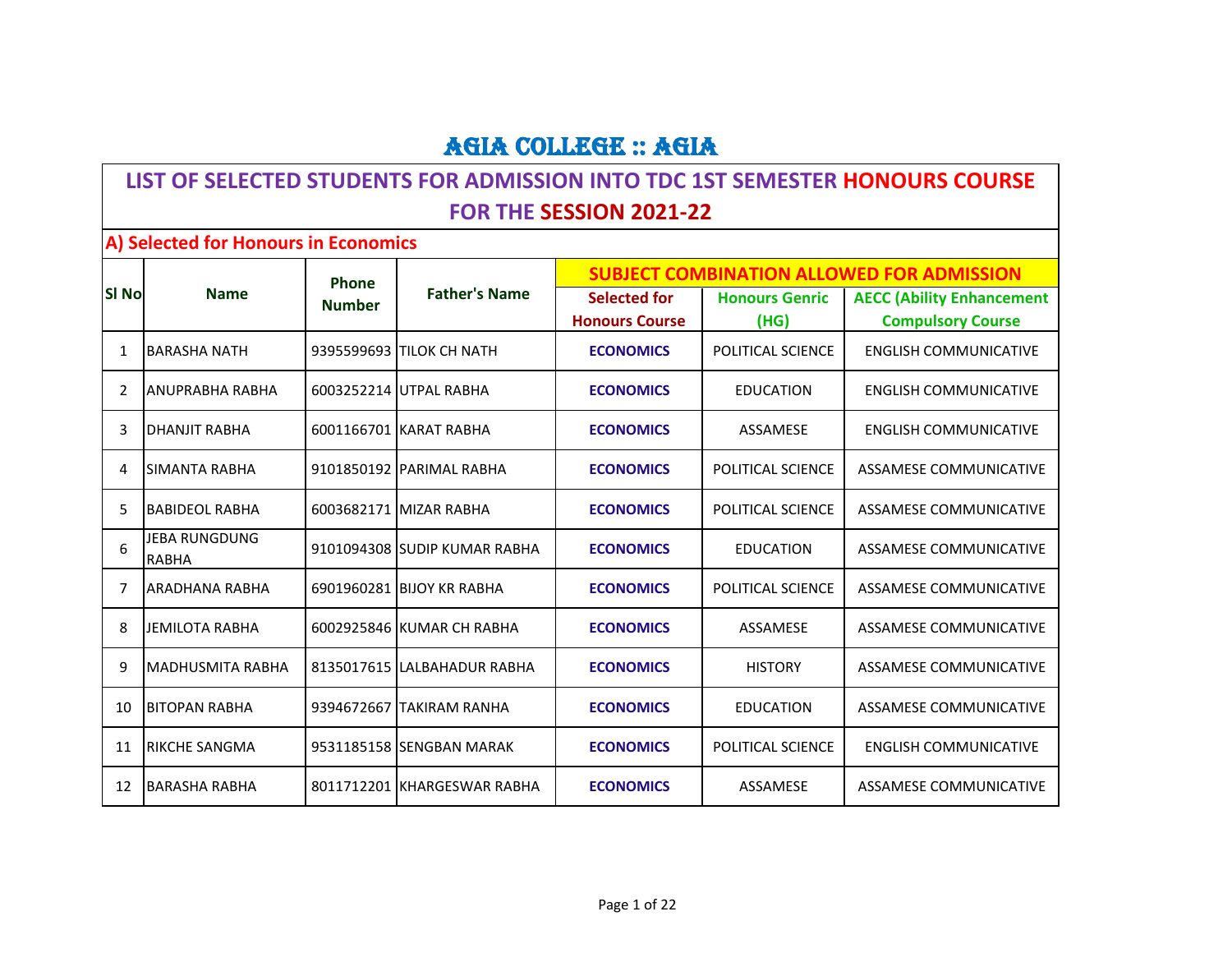| 13 | IBIRJU RABHA      |            | 6000743005 ININDA RABHA             | <b>ECONOMICS</b> | <b>HISTORY</b>    | ENGLISH COMMUNICATIVE        |
|----|-------------------|------------|-------------------------------------|------------------|-------------------|------------------------------|
| 14 | IHARIPRIYA RABHA  |            | 9864652850 PABON KUMAR RABHA        | <b>ECONOMICS</b> | ASSAMESE          | ASSAMESE COMMUNICATIVE       |
| 15 | NIKMERA SANGMA    |            | 6001759645 SILSENG MARAK            | <b>ECONOMICS</b> | POLITICAL SCIENCE | ENGLISH COMMUNICATIVE        |
| 16 | LUCKYORPHAN MARAK | 8837265480 | <b>ARBINGSTONE</b><br><b>SANGMA</b> | <b>ECONOMICS</b> | EDUCATION         | ENGLISH COMMUNICATIVE        |
| 17 | ISHURAJIT RABHA   |            | 7637812831 ISHANTIMAY RABHA         | <b>ECONOMICS</b> | <b>EDUCATION</b>  | ENGLISH COMMUNICATIVE        |
| 18 | IMANSRAM SANGMA   |            | 8134965117 TRUMEN MOMIN             | <b>ECONOMICS</b> | POLITICAL SCIENCE | ENGLISH COMMUNICATIVE        |
| 19 | IMAJONI MARAK     |            | 7896355381 IEVELLIN MOMIN           | <b>ECONOMICS</b> | POLITICAL SCIENCE | <b>ENGLISH COMMUNICATIVE</b> |
| 20 | TINAMANI RABHA    |            | 8822309655 SWAPAN RABHA             | <b>ECONOMICS</b> | POLITICAL SCIENCE | ASSAMESE COMMUNICATIVE       |
| 21 | IDEVOJYOTI RABHA  |            | 7002956046 MANINDRA CH RABHA        | <b>ECONOMICS</b> | <b>EDUCATION</b>  | ENGLISH COMMUNICATIVE        |

## **B) Selected for Honours in Assamese**

| <b>SI No</b> | <b>Name</b>            | <b>Phone</b><br><b>Number</b> | <b>Father's Name</b>          | <b>SUBJECT COMBINATION ALLOWED FOR ADMISSION</b> |                               |                                                              |  |
|--------------|------------------------|-------------------------------|-------------------------------|--------------------------------------------------|-------------------------------|--------------------------------------------------------------|--|
|              |                        |                               |                               | <b>Selected for</b><br><b>Honours Course</b>     | <b>Honours Genric</b><br>(HG) | <b>AECC (Ability Enhancement</b><br><b>Compulsory Course</b> |  |
|              | <b>RITTIK RABHA</b>    |                               | 8822351739 SAMESWAR RABHA     | <b>ASSAMESE</b>                                  | EDUCATION                     | ASSAMESE COMMUNICATIVE                                       |  |
|              | <b>RIMPIMANI RABHA</b> |                               | 8474833189 SANJAY RABHA       | <b>ASSAMESE</b>                                  | <b>EDUCATION</b>              | ASSAMESE COMMUNICATIVE                                       |  |
|              | JUPITARA RABHA         |                               | 9864545982 JJUNA RAM RABHA    | <b>ASSAMESE</b>                                  | POLITICAL SCIENCE             | <b>ENGLISH COMMUNICATIVE</b>                                 |  |
|              | <b>HIRAMANI DEVI</b>   |                               | 6000094206 KISHARI MOHAN NATH | <b>ASSAMESE</b>                                  | POLITICAL SCIENCE             | ASSAMESE COMMUNICATIVE                                       |  |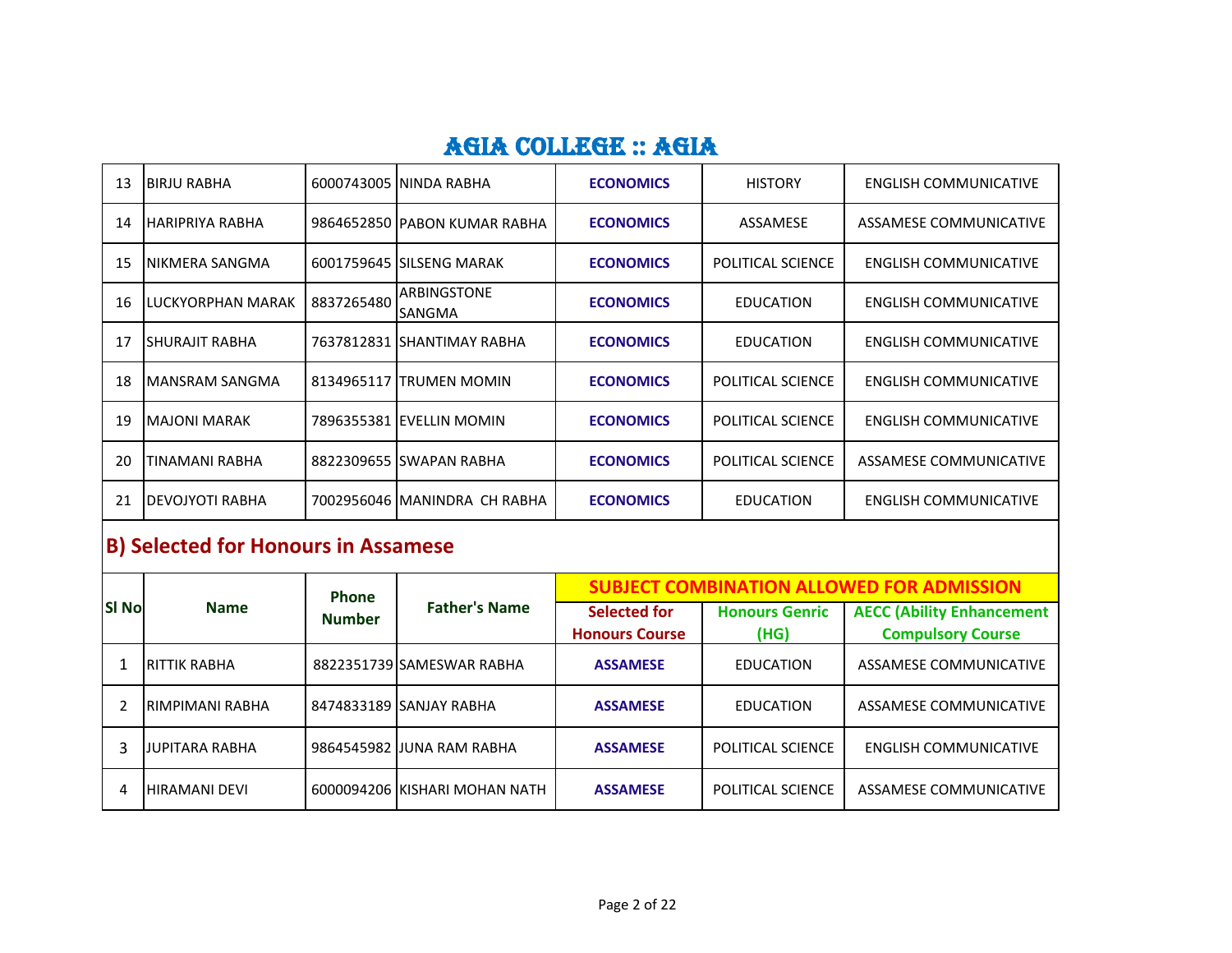| 5  | <b>BANDITA RABHA</b>    | 6003432890            | PRAMAD CHANDRA<br>RABHA     | <b>ASSAMESE</b> | <b>EDUCATION</b>  | ASSAMESE COMMUNICATIVE        |
|----|-------------------------|-----------------------|-----------------------------|-----------------|-------------------|-------------------------------|
| 6  | <b>MANOJ DAS</b>        | 9365542040 TARUN DAS  |                             | <b>ASSAMESE</b> | POLITICAL SCIENCE | ASSAMESE COMMUNICATIVE        |
| 7  | <b>KALPITA RAY</b>      |                       | 6001201174 KARENDRA RAY     | <b>ASSAMESE</b> | POLITICAL SCIENCE | ASSAMESE COMMUNICATIVE        |
| 8  | <b>MADHUSMITA RABHA</b> |                       | 6003706545 BRITISH RABHA    | <b>ASSAMESE</b> | <b>EDUCATION</b>  | ASSAMESE COMMUNICATIVE        |
| 9  | <b>JUMIKA RABHA</b>     |                       | 9864770488 JJAGEN RABHA     | <b>ASSAMESE</b> | POLITICAL SCIENCE | ASSAMESE COMMUNICATIVE        |
| 10 | KRIPABATI RAY           | 6001227652 SUSHIL RAY |                             | <b>ASSAMESE</b> | POLITICAL SCIENCE | ASSAMESE COMMUNICATIVE        |
| 11 | KUSHMANTI RABHA         |                       | 6003131918 RAMAL RABHA      | <b>ASSAMESE</b> | <b>HISTORY</b>    | <b>ASSAMESE COMMUNICATIVE</b> |
| 12 | PRAKESH RABHA           |                       | 6003076167 BHADRESWAR RABHA | <b>ASSAMESE</b> | POLITICAL SCIENCE | <b>ASSAMESE COMMUNICATIVE</b> |
| 13 | <b>GAYETRI BARMAN</b>   |                       | 9101599742 BUDDHADEB BARMAN | <b>ASSAMESE</b> | <b>ECONOMICS</b>  | <b>ASSAMESE COMMUNICATIVE</b> |
| 14 | <b>GITIMA SUTRADHAR</b> |                       | 7002705671 NALU SUTRADHAR   | <b>ASSAMESE</b> | <b>HISTORY</b>    | ASSAMESE COMMUNICATIVE        |
| 15 | <b>GANAPATI RABHA</b>   |                       | 9864401410 NAZIR RABHA      | <b>ASSAMESE</b> | POLITICAL SCIENCE | ASSAMESE COMMUNICATIVE        |
| 16 | <b>LEENA RABHA</b>      |                       | 6003645275 DIMBESWAR RABHA  | <b>ASSAMESE</b> | <b>HISTORY</b>    | ASSAMESE COMMUNICATIVE        |
| 17 | <b>HIMARANI RABHA</b>   |                       | 9707144081 BANIKANTA RABHA  | <b>ASSAMESE</b> | POLITICAL SCIENCE | ASSAMESE COMMUNICATIVE        |
| 18 | <b>MANALISHA RABHA</b>  |                       | 9707909827 RESUMAHAN RABHA  | <b>ASSAMESE</b> | POLITICAL SCIENCE | ASSAMESE COMMUNICATIVE        |
| 19 | <b>RUNU RABHA</b>       |                       | 7086521062 ASHIM RABHA      | <b>ASSAMESE</b> | <b>EDUCATION</b>  | ASSAMESE COMMUNICATIVE        |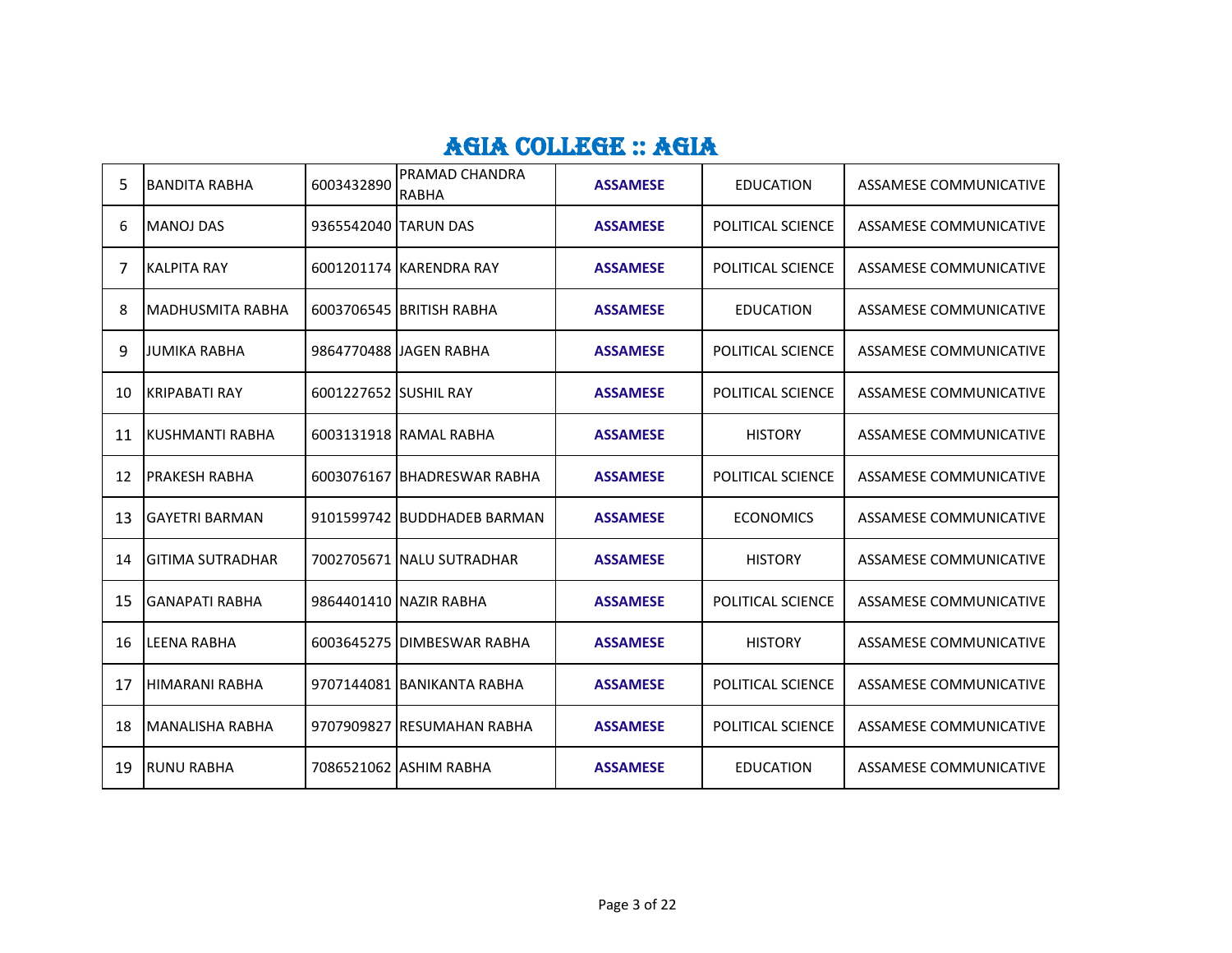| 20  | ANKUMANI RABHA           |                      | 8011250022 SITEN RABHA                | <b>ASSAMESE</b> | <b>EDUCATION</b>  | ASSAMESE COMMUNICATIVE        |
|-----|--------------------------|----------------------|---------------------------------------|-----------------|-------------------|-------------------------------|
| 21  | <b>MANIK RABHA</b>       |                      | 6900155239 SUDHIR RABHA               | <b>ASSAMESE</b> | <b>EDUCATION</b>  | ASSAMESE COMMUNICATIVE        |
| 22  | IMS LATIKA SUTRADHAR     |                      | 9957912829 MAHESH SUTRADHAR           | <b>ASSAMESE</b> | POLITICAL SCIENCE | ASSAMESE COMMUNICATIVE        |
| 23  | BARNALI RABHA            |                      | 9394672668 PANIRAM RABHA              | <b>ASSAMESE</b> | <b>EDUCATION</b>  | ASSAMESE COMMUNICATIVE        |
| 24  | UKHADITA RABHA           |                      | 7086173614 ROBIN RABHA                | <b>ASSAMESE</b> | POLITICAL SCIENCE | ASSAMESE COMMUNICATIVE        |
| 25  | <b>MUKESH DAS</b>        |                      | 9957098095 SUKUMAR DAS                | <b>ASSAMESE</b> | <b>HISTORY</b>    | ASSAMESE COMMUNICATIVE        |
| 26  | IADHIRATH RABHA          |                      | 9864438290 BINAY KR RABHA             | <b>ASSAMESE</b> | <b>EDUCATION</b>  | <b>ASSAMESE COMMUNICATIVE</b> |
| 27  | IBIROJIT RABHA           |                      | 8822671591 IDHARMENDRA RABHA          | <b>ASSAMESE</b> | <b>HISTORY</b>    | ASSAMESE COMMUNICATIVE        |
| 28  | <b>ISUBHANKAR MONDAL</b> | 6001024334           | <b>SANTOSH KUMAR</b><br><b>MONDAL</b> | <b>ASSAMESE</b> | <b>HISTORY</b>    | ASSAMESE COMMUNICATIVE        |
| 29  | <b>MITALI RABHA</b>      |                      | 8812001814 TANU RAM RABHA             | <b>ASSAMESE</b> | <b>EDUCATION</b>  | ASSAMESE COMMUNICATIVE        |
| 30  | <b>BARNALI DAS</b>       | 9395406221 BAKUL DAS |                                       | <b>ASSAMESE</b> | <b>HISTORY</b>    | ASSAMESE COMMUNICATIVE        |
| 31  | IMOUCHUMI RABHA          |                      | 9395438050 SATYANATH RABHA            | <b>ASSAMESE</b> | POLITICAL SCIENCE | ASSAMESE COMMUNICATIVE        |
| 32  | MANIKANTA RABHA          |                      | 6002523914 NIRBASAN RABHA             | <b>ASSAMESE</b> | POLITICAL SCIENCE | ASSAMESE COMMUNICATIVE        |
| 33. | <b>HIRAMANI RABHA</b>    |                      | 9365056420 JJAGESWAR RABHA            | <b>ASSAMESE</b> | <b>HISTORY</b>    | ASSAMESE COMMUNICATIVE        |
| 34  | IBHUMIDHAR RABHA         |                      | 7002493554 PABITRA RABHA              | <b>ASSAMESE</b> | POLITICAL SCIENCE | ASSAMESE COMMUNICATIVE        |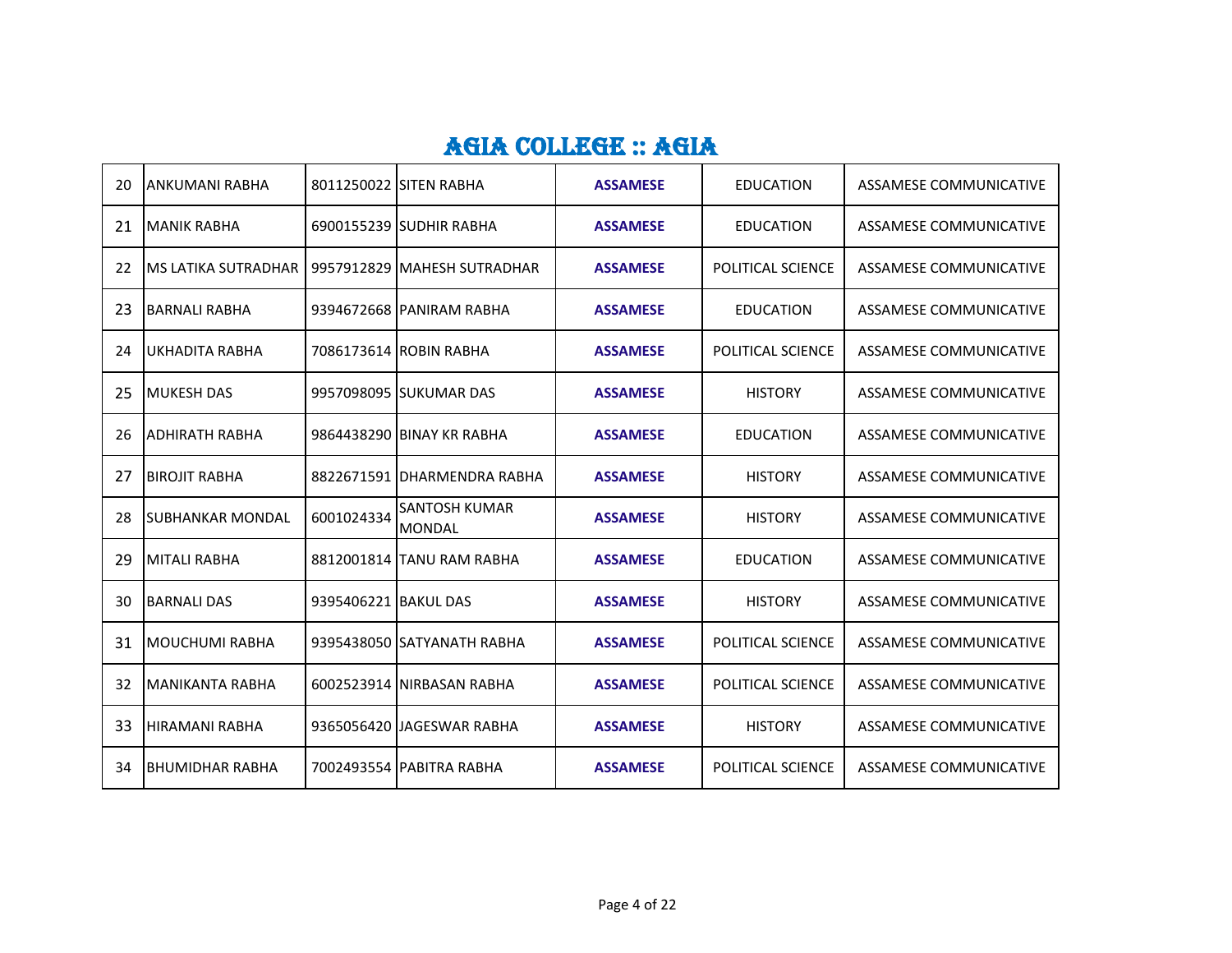| 35           | PRANAMIKA<br><b>SUTRADHAR</b>                |                       | 8472012604 MANGALU SUTRADHAR | <b>ASSAMESE</b>                              | <b>EDUCATION</b>              | ASSAMESE COMMUNICATIVE                                       |  |  |  |
|--------------|----------------------------------------------|-----------------------|------------------------------|----------------------------------------------|-------------------------------|--------------------------------------------------------------|--|--|--|
| 36           | <b>KANGKAN RAY</b>                           | 9854112459 BIHUTI RAY |                              | <b>ASSAMESE</b>                              | POLITICAL SCIENCE             | ASSAMESE COMMUNICATIVE                                       |  |  |  |
| 37           | <b>DHIRAMONI RABHA</b>                       |                       | 8473895784 TRIBHUBAN RABHA   | <b>ASSAMESE</b>                              | POLITICAL SCIENCE             | ASSAMESE COMMUNICATIVE                                       |  |  |  |
|              | C) Selected for Honours in Political Science |                       |                              |                                              |                               |                                                              |  |  |  |
|              |                                              | Phone                 |                              |                                              |                               | <b>SUBJECT COMBINATION ALLOWED FOR ADMISSION</b>             |  |  |  |
| <b>SI No</b> | <b>Name</b>                                  | <b>Number</b>         | <b>Father's Name</b>         | <b>Selected for</b><br><b>Honours Course</b> | <b>Honours Genric</b><br>(HG) | <b>AECC (Ability Enhancement</b><br><b>Compulsory Course</b> |  |  |  |
| 1            | <b>DITIMA RAY</b>                            |                       | 8822686956 HEMANTA RAY       | <b>POLITICAL SCIENCE</b>                     | <b>EDUCATION</b>              | <b>ENGLISH COMMUNICATIVE</b>                                 |  |  |  |
| 2            | <b>SUROJIT RAY</b>                           |                       | 8011713781 BHUPAL RAY        | <b>POLITICAL SCIENCE</b>                     | <b>HISTORY</b>                | <b>ASSAMESE COMMUNICATIVE</b>                                |  |  |  |
| 3            | MANOKH JYOTI RAY                             |                       | 6003629348 BHUPEN RAY        | <b>POLITICAL SCIENCE</b>                     | <b>HISTORY</b>                | <b>ENGLISH COMMUNICATIVE</b>                                 |  |  |  |
| 4            | <b>RAGHUNATH SARMA</b>                       |                       | 8822488473 LT.DILIP SARMA    | <b>POLITICAL SCIENCE</b>                     | <b>EDUCATION</b>              | <b>ASSAMESE COMMUNICATIVE</b>                                |  |  |  |
| 5            | <b>SURAJ RABHA</b>                           |                       | 6001559268 IINESWAR RABHA    | <b>POLITICAL SCIENCE</b>                     | ASSAMESE                      | <b>ENGLISH COMMUNICATIVE</b>                                 |  |  |  |
| 6            | <b>HRIDAY RANJAN NATH</b>                    |                       | 8811894780 SURJYA DEV NATH   | <b>POLITICAL SCIENCE</b>                     | ASSAMESE                      | <b>ASSAMESE COMMUNICATIVE</b>                                |  |  |  |
| 7            | <b>KARINA RABHA</b>                          |                       | 9957515665 RAJIV RABHA       | <b>POLITICAL SCIENCE</b>                     | <b>EDUCATION</b>              | <b>ASSAMESE COMMUNICATIVE</b>                                |  |  |  |
| 8            | <b>DHANJIT DAS</b>                           |                       | 6001606363 PRABHAT DAS       | <b>POLITICAL SCIENCE</b>                     | <b>EDUCATION</b>              | ASSAMESE COMMUNICATIVE                                       |  |  |  |
| 9            | NILANJANA RABHA                              |                       | 9707143992 RAJU MOHAN RABHA  | <b>POLITICAL SCIENCE</b>                     | <b>EDUCATION</b>              | <b>ASSAMESE COMMUNICATIVE</b>                                |  |  |  |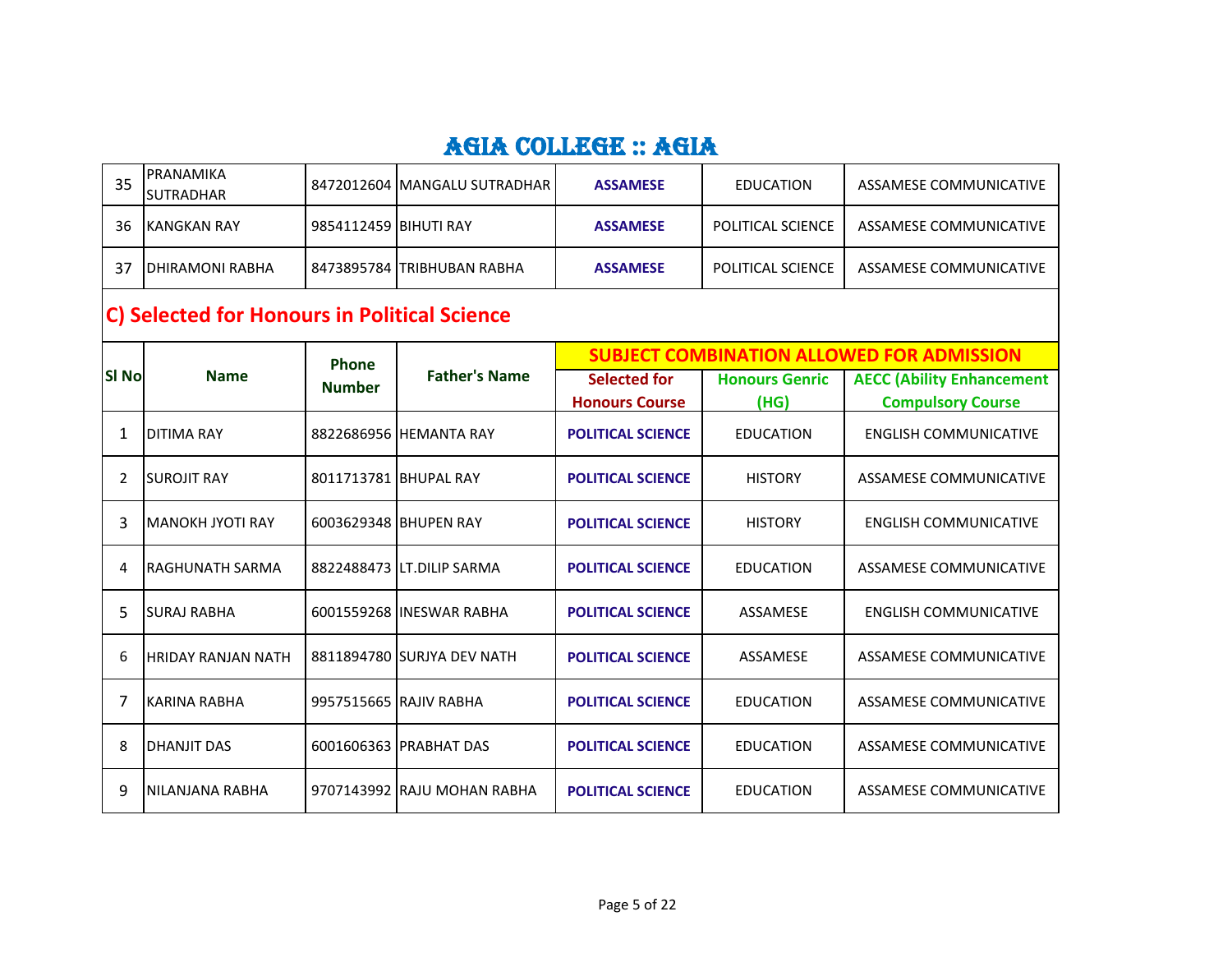| 10 | <b>JYOTIRMOY RABHA</b>  |                      | 7638867875 BABUL RABHA       | <b>POLITICAL SCIENCE</b> | ASSAMESE         | ENGLISH COMMUNICATIVE        |
|----|-------------------------|----------------------|------------------------------|--------------------------|------------------|------------------------------|
| 11 | <b>BISWANATH SAHANI</b> |                      | 8811895708 PRAHLAD SAHANI    | <b>POLITICAL SCIENCE</b> | <b>ECONOMICS</b> | ASSAMESE COMMUNICATIVE       |
| 12 | KARINA BARMAN           |                      | 9864843075 CHITEN BARMAN     | <b>POLITICAL SCIENCE</b> | <b>EDUCATION</b> | ASSAMESE COMMUNICATIVE       |
| 13 | <b>JANONITYA RABHA</b>  |                      | 6002366920 RAJKUMAR RABHA    | <b>POLITICAL SCIENCE</b> | <b>ECONOMICS</b> | ASSAMESE COMMUNICATIVE       |
| 14 | <b>SAHADEV RABHA</b>    |                      | 6003099281 KHANINDRA RABHA   | <b>POLITICAL SCIENCE</b> | ASSAMESE         | ASSAMESE COMMUNICATIVE       |
| 15 | PHIJILA MARAK           |                      | 7638092395 SULINDRA MARAK    | <b>POLITICAL SCIENCE</b> | <b>HISTORY</b>   | ASSAMESE COMMUNICATIVE       |
| 16 | KANMONI NATH            |                      | 8011943813 RAJEN NATH        | <b>POLITICAL SCIENCE</b> | ASSAMESE         | ASSAMESE COMMUNICATIVE       |
| 17 | NISHITA RABHA           | 9395257126 UKO RABHA |                              | <b>POLITICAL SCIENCE</b> | <b>EDUCATION</b> | ASSAMESE COMMUNICATIVE       |
| 18 | <b>MRIDUL RABHA</b>     |                      | 6001692725 AMRIT RABHA       | <b>POLITICAL SCIENCE</b> | <b>EDUCATION</b> | ASSAMESE COMMUNICATIVE       |
| 19 | IRASHIMONI RAY          |                      | 6900829647 RANJU KR. RAY     | <b>POLITICAL SCIENCE</b> | ASSAMESE         | ASSAMESE COMMUNICATIVE       |
| 20 | BHARANIKA RABHA         |                      | 9707390958 BHARAT CH RABHA   | <b>POLITICAL SCIENCE</b> | ASSAMESE         | <b>ENGLISH COMMUNICATIVE</b> |
| 21 | <b>SURAJJYOTI DAS</b>   |                      | 8822633279 JUDAY CHANDRA DAS | <b>POLITICAL SCIENCE</b> | <b>ECONOMICS</b> | ASSAMESE COMMUNICATIVE       |
| 22 | <b>SRUTARANI RABHA</b>  |                      | 6901344176 GOSWAMI RABHA     | <b>POLITICAL SCIENCE</b> | <b>HISTORY</b>   | ASSAMESE COMMUNICATIVE       |
| 23 | <b>DEEPALI RABHA</b>    |                      | 9101382858 BIMAL CH RABHA    | <b>POLITICAL SCIENCE</b> | <b>EDUCATION</b> | ASSAMESE COMMUNICATIVE       |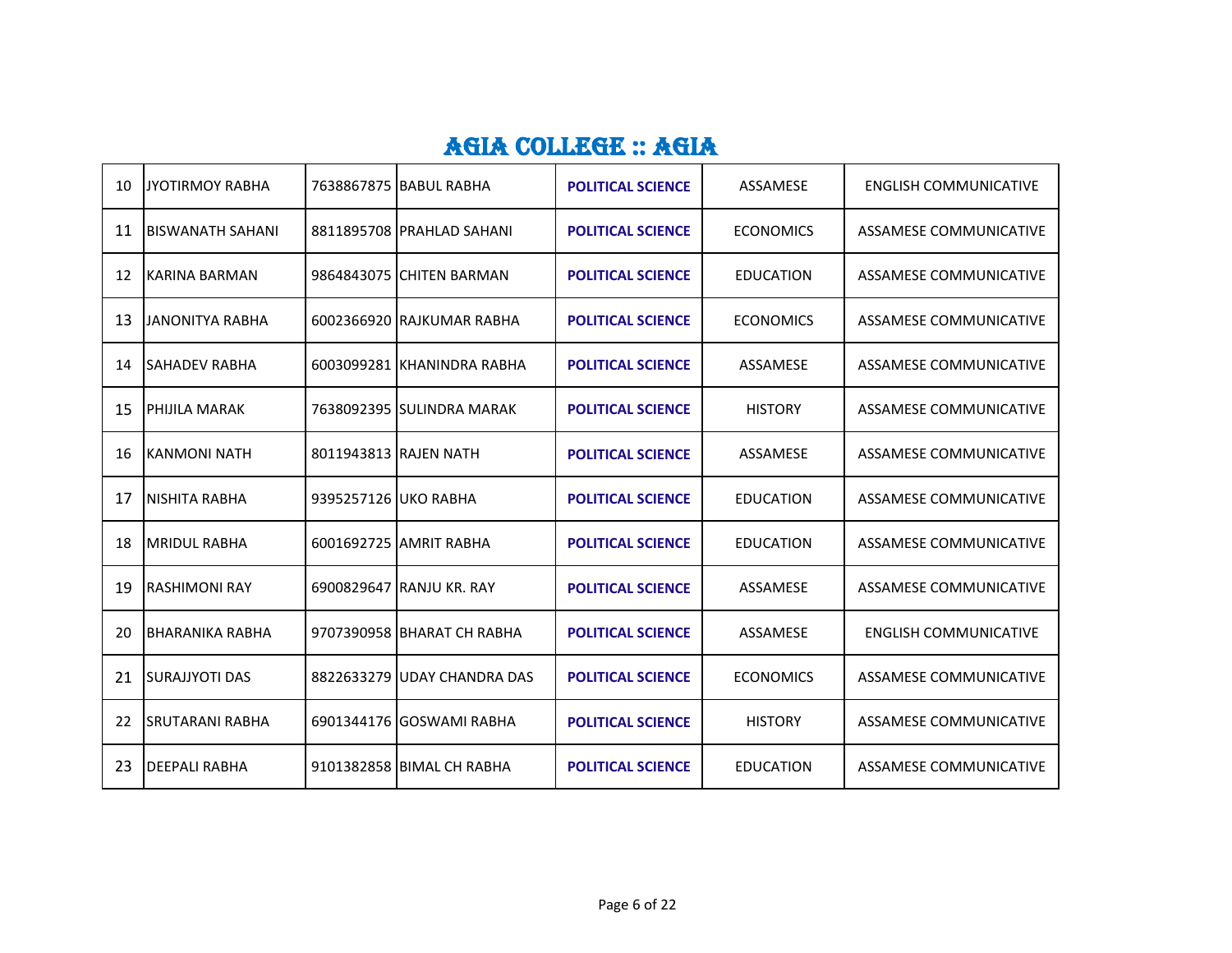| 24 | DHIRESWAR RABHA                      |                      | 8822334527 ARJUN PRASAD RABHA | <b>POLITICAL SCIENCE</b> | <b>ECONOMICS</b> | <b>ENGLISH COMMUNICATIVE</b>  |
|----|--------------------------------------|----------------------|-------------------------------|--------------------------|------------------|-------------------------------|
| 25 | PRASANTA RABHA                       |                      | 8812982968 PHUKEN RABHA       | <b>POLITICAL SCIENCE</b> | <b>EDUCATION</b> | ASSAMESE COMMUNICATIVE        |
| 26 | <b>DEBAJIT RAY</b>                   | 9101245438 DIPEN RAY |                               | <b>POLITICAL SCIENCE</b> | ASSAMESE         | <b>ASSAMESE COMMUNICATIVE</b> |
| 27 | IBIANSHA C MARAK                     |                      | 8876008736 GREWILETH R MARAK  | <b>POLITICAL SCIENCE</b> | <b>ECONOMICS</b> | ENGLISH COMMUNICATIVE         |
| 28 | <b>INDRAJIT RABHA</b>                |                      | 9365980557 ASHOK RABHA        | <b>POLITICAL SCIENCE</b> | <b>EDUCATION</b> | <b>ASSAMESE COMMUNICATIVE</b> |
| 29 | <b>PUTTIN SANGMA</b>                 |                      | 9395195715 BRONSON MOMIN      | <b>POLITICAL SCIENCE</b> | <b>ECONOMICS</b> | <b>ENGLISH COMMUNICATIVE</b>  |
| 30 | PRITAM RABHA                         |                      | 7638859435 KALPANATH RABHA    | <b>POLITICAL SCIENCE</b> | <b>EDUCATION</b> | <b>ENGLISH COMMUNICATIVE</b>  |
| 31 | <b>JITUL RABHA</b>                   |                      | 7994809345 KINU RAM RABHA     | <b>POLITICAL SCIENCE</b> | <b>EDUCATION</b> | <b>ASSAMESE COMMUNICATIVE</b> |
| 32 | JANMESHREE RABHA                     |                      | 7086274697 DARENDRA RABHA     | <b>POLITICAL SCIENCE</b> | <b>EDUCATION</b> | <b>ASSAMESE COMMUNICATIVE</b> |
| 33 | <b>MADHUSMITA RABHA</b>              |                      | 8011256713 BISHNUPRASAD RABHA | <b>POLITICAL SCIENCE</b> | ASSAMESE         | <b>ASSAMESE COMMUNICATIVE</b> |
| 34 | <b>DHIRESWAR</b><br><b>SUTRADHAR</b> |                      | 9957885238 ASHOK SUTRADHAR    | <b>POLITICAL SCIENCE</b> | <b>EDUCATION</b> | <b>ASSAMESE COMMUNICATIVE</b> |
| 35 | <b>GEETANJOLI RABHA</b>              |                      | 9394046390 SAGAR RABHA        | <b>POLITICAL SCIENCE</b> | <b>EDUCATION</b> | ASSAMESE COMMUNICATIVE        |
| 36 | <b>ANITA RABHA</b>                   |                      | 9394330089 PALOWAN RABHA      | <b>POLITICAL SCIENCE</b> | <b>EDUCATION</b> | <b>ASSAMESE COMMUNICATIVE</b> |
| 37 | <b>JONALI RAY</b>                    |                      | 9395219090 DIPESWAR RAY       | <b>POLITICAL SCIENCE</b> | <b>HISTORY</b>   | ASSAMESE COMMUNICATIVE        |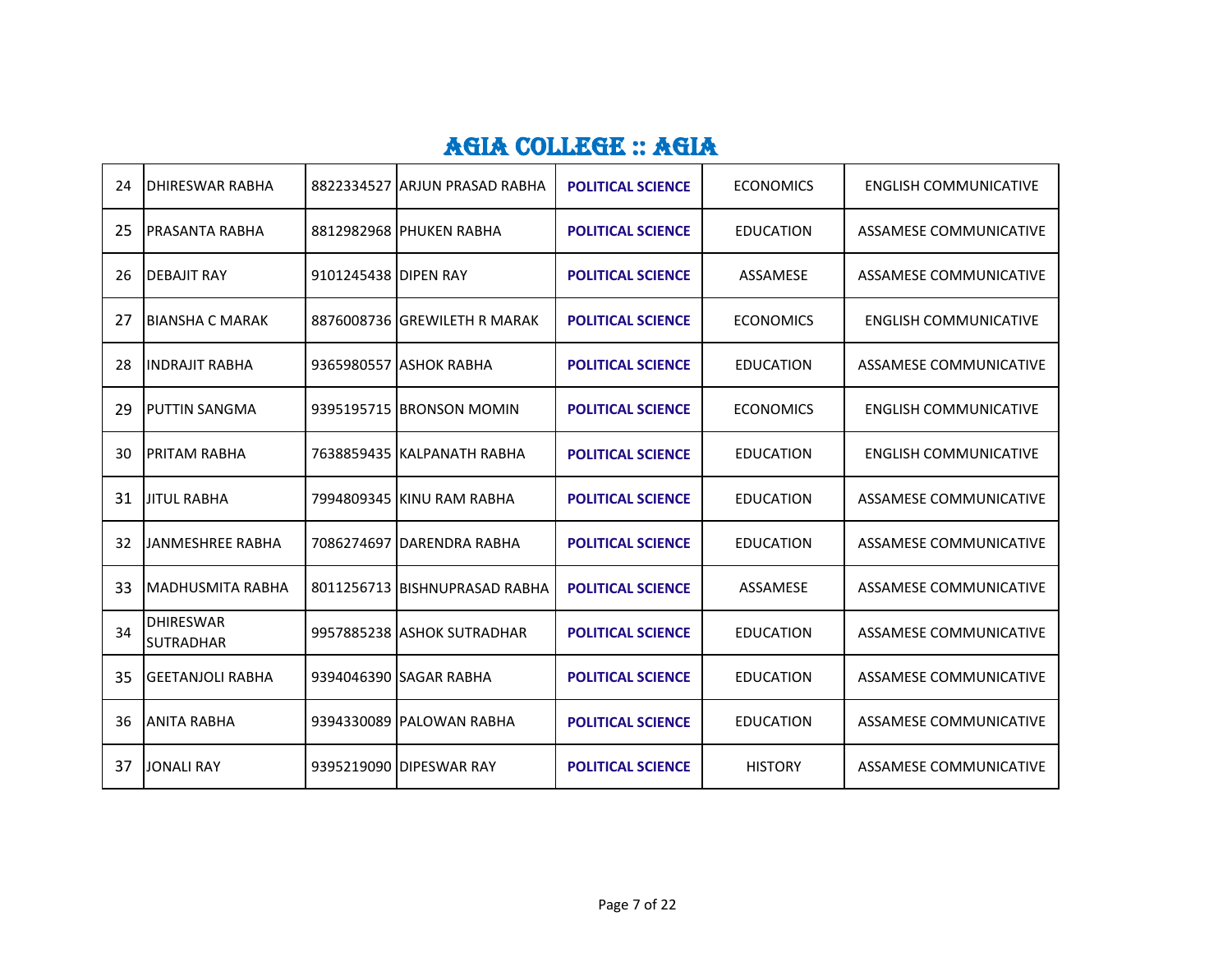| 38 | INADASHA MARAK      | 8822386025 GREWILETH MARAK  | <b>POLITICAL SCIENCE</b> | <b>HISTORY</b>   | ENGLISH COMMUNICATIVE  |
|----|---------------------|-----------------------------|--------------------------|------------------|------------------------|
| 39 | IBITOPON NATH       | 7002089347 LT BIMAL CH NATH | <b>POLITICAL SCIENCE</b> | <b>HISTORY</b>   | ASSAMESE COMMUNICATIVE |
| 40 | JONALI RABHA        | 8011766295 DEBEN RABHA      | <b>POLITICAL SCIENCE</b> | ASSAMESE         | ASSAMESE COMMUNICATIVE |
| 41 | <b>IPRITI RABHA</b> | 8822315233 SUDHIR RABHA     | <b>POLITICAL SCIENCE</b> | ASSAMESE         | ASSAMESE COMMUNICATIVE |
| 42 | INELUKA RABHA       | 7638032187 RAMANI RABHA     | <b>POLITICAL SCIENCE</b> | <b>EDUCATION</b> | ASSAMESE COMMUNICATIVE |
| 43 | ISHUBAJIT GHOSH     | 7635894125 MANOJ GHOSH      | <b>POLITICAL SCIENCE</b> | <b>EDUCATION</b> | ASSAMESE COMMUNICATIVE |

# **D) Selected for Honours in Education**

| <b>SI No</b> | <b>Name</b>              | <b>Phone</b><br><b>Number</b> | <b>Father's Name</b>                 | <b>SUBJECT COMBINATION ALLOWED FOR ADMISSION</b> |                               |                                                              |
|--------------|--------------------------|-------------------------------|--------------------------------------|--------------------------------------------------|-------------------------------|--------------------------------------------------------------|
|              |                          |                               |                                      | <b>Selected for</b><br><b>Honours Course</b>     | <b>Honours Genric</b><br>(HG) | <b>AECC (Ability Enhancement</b><br><b>Compulsory Course</b> |
|              | MANIK CHANDRA<br>RABHA   |                               | 6900155248   MANORANJAN RABHA        | <b>EDUCATION</b>                                 | <b>ECONOMICS</b>              | ASSAMESE COMMUNICATIVE                                       |
|              | NIMASHREE RABHA          |                               | 6000293474 BANKHA RABHA              | <b>EDUCATION</b>                                 | <b>ECONOMICS</b>              | ASSAMESE COMMUNICATIVE                                       |
| 3            | SIBANI DAS               |                               | 9707144718 INIRMAL CHANDRA DAS       | <b>EDUCATION</b>                                 | ASSAMESE                      | <b>ENGLISH COMMUNICATIVE</b>                                 |
| 4            | <b>SAITAJIT RABHA</b>    |                               | 6003718080 TARESH RABHA              | <b>EDUCATION</b>                                 | <b>ECONOMICS</b>              | <b>ENGLISH COMMUNICATIVE</b>                                 |
| 5.           | <b>HARIDEV SUTRADHAR</b> | 9365099350                    | <b>KARMESWAR</b><br><b>SUTRADHAR</b> | <b>EDUCATION</b>                                 | <b>HISTORY</b>                | ASSAMESE COMMUNICATIVE                                       |
| 6            | LUCKYRANI RABHA          |                               | 8749951401 IBALABHADRA RABHA         | <b>EDUCATION</b>                                 | ASSAMESE                      | ASSAMESE COMMUNICATIVE                                       |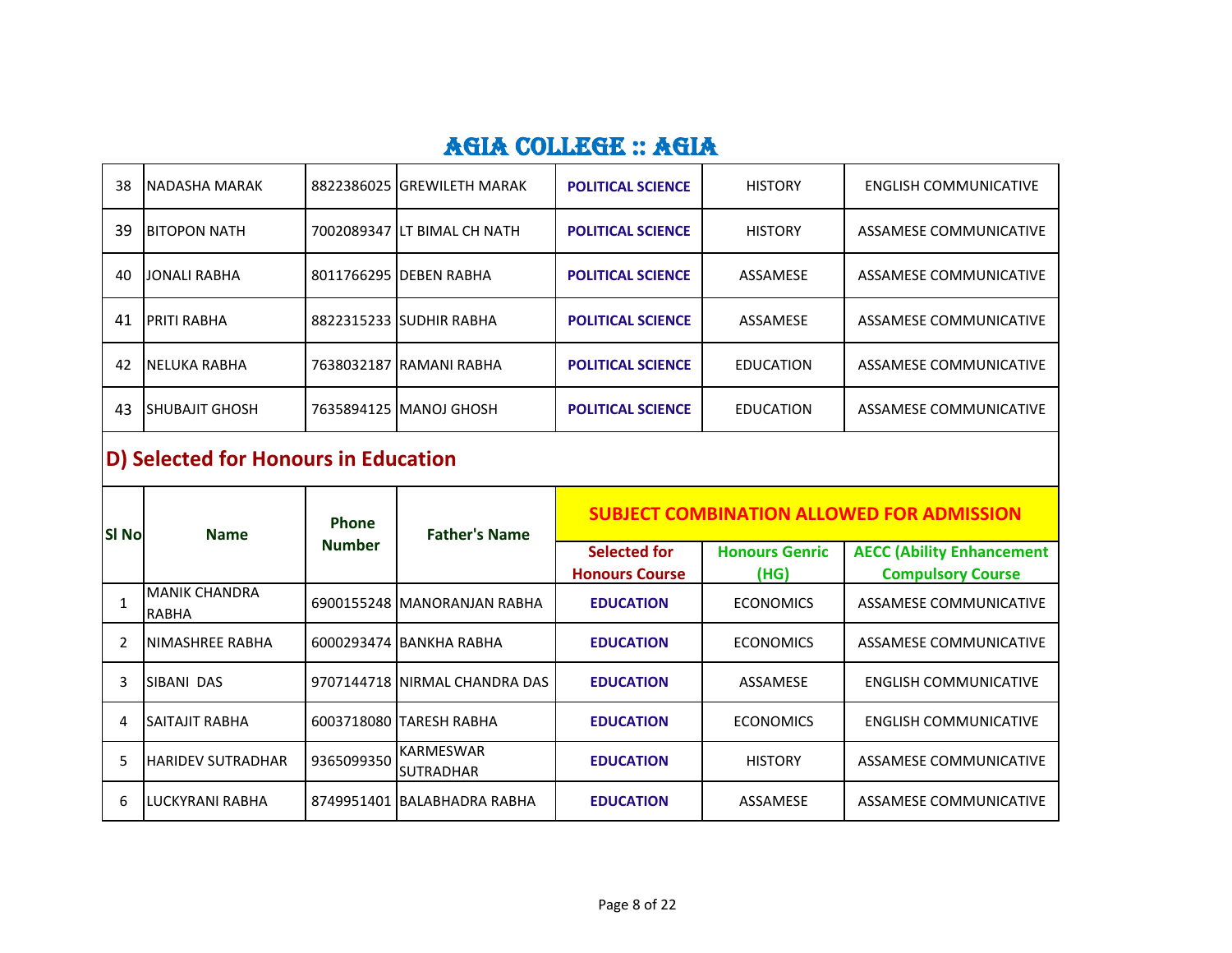| 7  | KHANJAN SUTRADHAR        | 8822156239              | <b>KAMESWAR</b><br><b>SUTRADHAR</b> | <b>EDUCATION</b> | POLITICAL SCIENCE        | ASSAMESE COMMUNICATIVE        |
|----|--------------------------|-------------------------|-------------------------------------|------------------|--------------------------|-------------------------------|
| 8  | <b>BINASWORI RABHA</b>   |                         | 9395226479 SONESWOR RABHA           | <b>EDUCATION</b> | ASSAMESE                 | ASSAMESE COMMUNICATIVE        |
| 9  | <b>BIKASH GHOSH</b>      |                         | 9864589299 INIKHIL GHOSH            | <b>EDUCATION</b> | ASSAMESE                 | ASSAMESE COMMUNICATIVE        |
| 10 | <b>SANGITA RABHA</b>     |                         | 6002744773 KAMAL RABHA              | <b>EDUCATION</b> | POLITICAL SCIENCE        | ASSAMESE COMMUNICATIVE        |
| 11 | <b>BINOD RABHA</b>       | 6003966547 ALIT RABHA   |                                     | <b>EDUCATION</b> | POLITICAL SCIENCE        | ASSAMESE COMMUNICATIVE        |
| 12 | <b>MANDIRA NATH</b>      |                         | 8473879457 BAIDYA CH NATH           | <b>EDUCATION</b> | <b>HISTORY</b>           | ASSAMESE COMMUNICATIVE        |
| 13 | <b>AMAL RABHA</b>        |                         | 9365954590 DIPAK RABHA              | <b>EDUCATION</b> | ASSAMESE                 | ASSAMESE COMMUNICATIVE        |
| 14 | <b>IHIRAKJYOTI RABHA</b> |                         | 7002855986 KASHI RAM RABHA          | <b>EDUCATION</b> | <b>ECONOMICS</b>         | ASSAMESE COMMUNICATIVE        |
| 15 | <b>ANAMIKA RAY</b>       | 8822352767   DHIRAJ RAY |                                     | <b>EDUCATION</b> | POLITICAL SCIENCE        | ASSAMESE COMMUNICATIVE        |
| 16 | <b>SUNAMI RABHA</b>      |                         | 9365349144 LEPSON RABHA             | <b>EDUCATION</b> | <b>POLITICAL SCIENCE</b> | ASSAMESE COMMUNICATIVE        |
| 17 | MIRINA RABHA             |                         | 8011114330 MADAN CH RABHA           | <b>EDUCATION</b> | ASSAMESE                 | ASSAMESE COMMUNICATIVE        |
| 18 | <b>DEEPA MONI SARKAR</b> |                         | 9395418788 SHIBSANKAR SARKAR        | <b>EDUCATION</b> | <b>POLITICAL SCIENCE</b> | ASSAMESE COMMUNICATIVE        |
| 19 | <b>BHIM RAJBANGSHI</b>   | 9707862177              | <b>BISWA NATH</b><br>RAJBANGSHI     | <b>EDUCATION</b> | ASSAMESE                 | <b>ASSAMESE COMMUNICATIVE</b> |
| 20 | RANAPRATAP RABHA         |                         | 6900937811 BINESH RABHA             | <b>EDUCATION</b> | POLITICAL SCIENCE        | ASSAMESE COMMUNICATIVE        |
| 21 | PRIOLA MOMIN             |                         | 8761923268 BIRBAL MARAK             | <b>EDUCATION</b> | <b>HISTORY</b>           | <b>ENGLISH COMMUNICATIVE</b>  |
| 22 | <b>DALIMI RABHA</b>      | 9707816518              | <b>GOPAL CHANDRA</b><br>RABHA       | <b>EDUCATION</b> | POLITICAL SCIENCE        | <b>ASSAMESE COMMUNICATIVE</b> |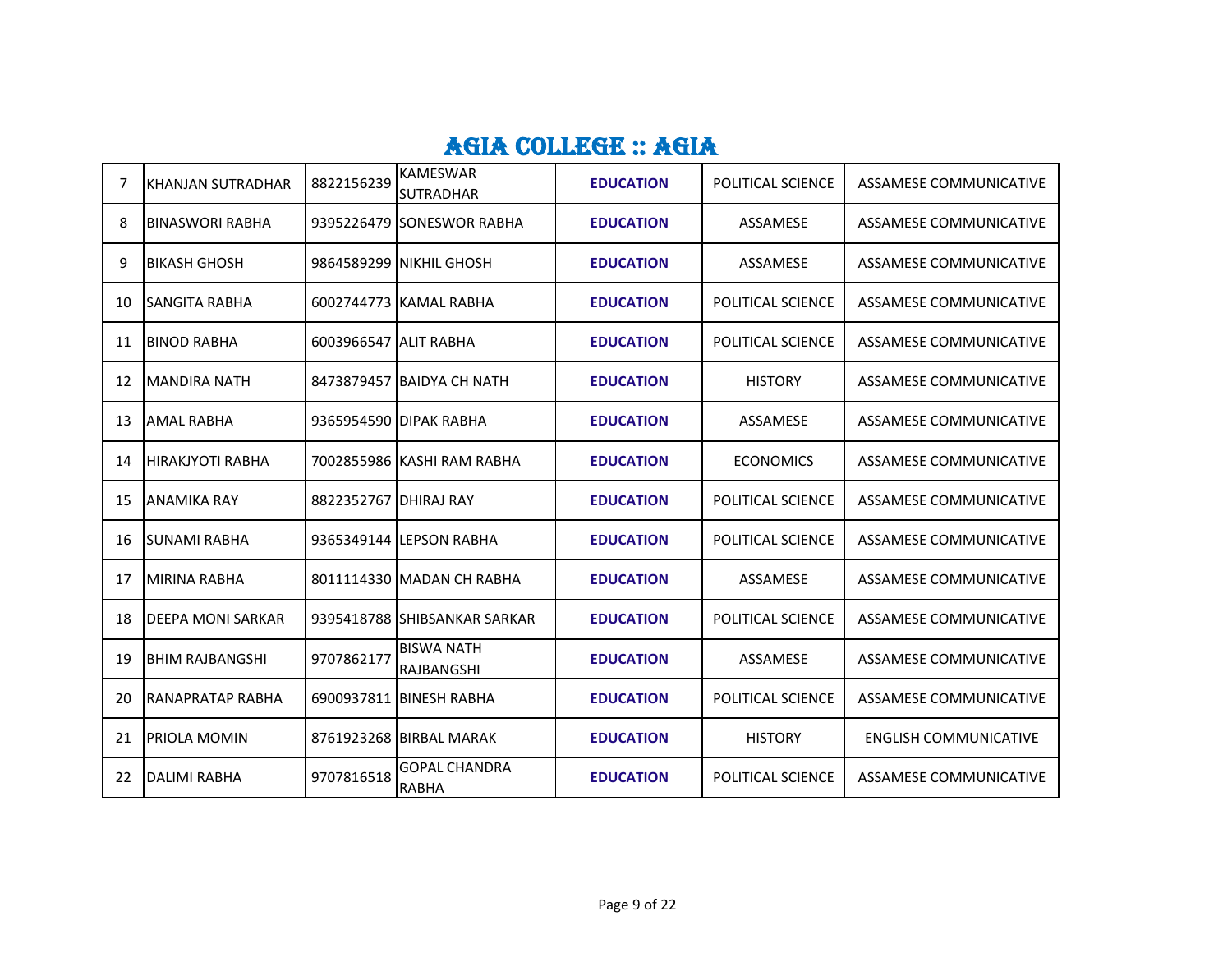| 23 | <b>PURABI DAIMARY</b>    |            | 9864858552 ILAKHESWAR DAIMARY           | <b>EDUCATION</b> | ASSAMESE                 | ASSAMESE COMMUNICATIVE        |
|----|--------------------------|------------|-----------------------------------------|------------------|--------------------------|-------------------------------|
| 24 | <b>I</b> HIRAMOTI RABHA  |            | 9954925438 KAMALESWAR RABHA             | <b>EDUCATION</b> | <b>ECONOMICS</b>         | ASSAMESE COMMUNICATIVE        |
| 25 | DHANANTRI RABHA          |            | 7086558218 CHINARAM RABHA               | <b>EDUCATION</b> | ASSAMESE                 | ASSAMESE COMMUNICATIVE        |
| 26 | IRIKHITA RABHA           |            | 8822690713 MEGHNATH RABHA               | <b>EDUCATION</b> | <b>POLITICAL SCIENCE</b> | ASSAMESE COMMUNICATIVE        |
| 27 | <b>SANPRIYA RABHA</b>    |            | 6003987665 JANAN RABHA                  | <b>EDUCATION</b> | POLITICAL SCIENCE        | ASSAMESE COMMUNICATIVE        |
| 28 | IMANJITA RABHA           |            | 8822789114 KUMIT RABHA                  | <b>EDUCATION</b> | POLITICAL SCIENCE        | ASSAMESE COMMUNICATIVE        |
| 29 | <b>KULDIP RABHA</b>      |            | 6003155794 KASTORAM RABHA               | <b>EDUCATION</b> | POLITICAL SCIENCE        | <b>ASSAMESE COMMUNICATIVE</b> |
| 30 | <b>SREEBANI PAUL</b>     |            | 8011409934 SUBHASH PAUL                 | <b>EDUCATION</b> | <b>HISTORY</b>           | ASSAMESE COMMUNICATIVE        |
| 31 | BIBHA RANI RABHA         |            | 7086200221 NAREN RABHA                  | <b>EDUCATION</b> | POLITICAL SCIENCE        | ASSAMESE COMMUNICATIVE        |
| 32 | JYOTIPRIYA RABHA         |            | 9707144899 RATUL RABHA                  | <b>EDUCATION</b> | POLITICAL SCIENCE        | ASSAMESE COMMUNICATIVE        |
| 33 | <b>HARIPRIYA BENARZI</b> | 9101830276 | <b>BADAL CHANDRA</b><br><b>BENARJEE</b> | <b>EDUCATION</b> | ASSAMESE                 | <b>ENGLISH COMMUNICATIVE</b>  |
| 34 | <b>BIDYAJYOTI RABHA</b>  |            | 6900938371 ANANDA CH RABHA              | <b>EDUCATION</b> | POLITICAL SCIENCE        | ASSAMESE COMMUNICATIVE        |
| 35 | <b>GEETIKA SUTRADHAR</b> |            | 8474095485 JJONAK SUTRADHAR             | <b>EDUCATION</b> | POLITICAL SCIENCE        | ASSAMESE COMMUNICATIVE        |
| 36 | <b>HIREN RABHA</b>       |            | 8822481868 PRADIP RABHA                 | <b>EDUCATION</b> | ASSAMESE                 | ASSAMESE COMMUNICATIVE        |
| 37 | <b>PRERONA RABHA</b>     |            | 8474099154 KALPANATH RABHA              | <b>EDUCATION</b> | POLITICAL SCIENCE        | ASSAMESE COMMUNICATIVE        |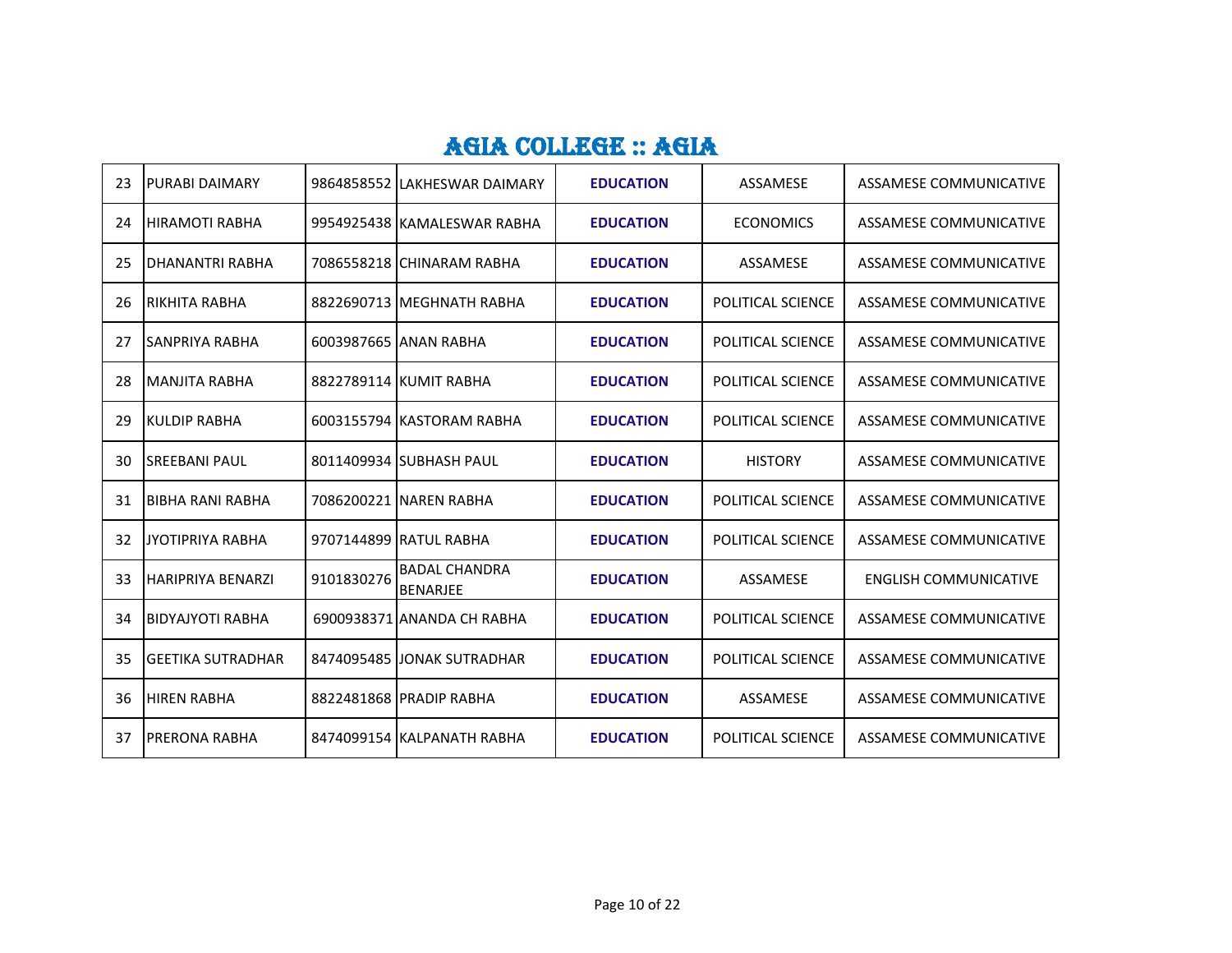|              | LIST OF SELECTED STUDENTS FOR ADMISSION INTO TDC 1ST SEMESTER REGULAR COURSE FOR THE |                               |                               |                               |                               |                                                              |                                    |  |  |  |  |
|--------------|--------------------------------------------------------------------------------------|-------------------------------|-------------------------------|-------------------------------|-------------------------------|--------------------------------------------------------------|------------------------------------|--|--|--|--|
|              | <b>SESSION 2021-22</b>                                                               |                               |                               |                               |                               |                                                              |                                    |  |  |  |  |
| <b>SI No</b> | <b>Name</b>                                                                          | <b>Phone</b><br><b>Number</b> | <b>Father's Name</b>          | <b>Honours Genric</b><br>(HG) | <b>Honours Genric</b><br>(HG) | <b>AECC (Ability Enhancement</b><br><b>Compulsory Course</b> | <b>Compulso</b><br>ry Core<br>(CC) |  |  |  |  |
| 1            | DIPANJALI SARMA                                                                      |                               | 8135041938 IINDRA MOHAN SARMA | POLITICAL SCIENCE             | ASSAMESE                      | <b>ASSAMESE COMMUNICATIVE</b>                                | <b>ENGLISH</b>                     |  |  |  |  |
| 2            | <b>BIPASHA DEVI</b>                                                                  |                               | 9957001400 PRABHAT NATH       | POLITICAL SCIENCE             | <b>EDUCATION</b>              | <b>ASSAMESE COMMUNICATIVE</b>                                | <b>ENGLISH</b>                     |  |  |  |  |
| 3            | <b>BRITNEY MARAK</b>                                                                 |                               | 8822064763 THELWIN SANGMA     | <b>ECONOMICS</b>              | <b>EDUCATION</b>              | <b>ENGLISH COMMUNICATIVE</b>                                 | <b>ENGLISH</b>                     |  |  |  |  |
| 4            | DIPANKAR RABHA                                                                       |                               | 7896279035 INIRANJAN RABHA    | <b>ECONOMICS</b>              | POLITICAL SCIENCE             | ASSAMESE COMMUNICATIVE                                       | <b>ENGLISH</b>                     |  |  |  |  |
| 5            | <b>KARTIK RABHA</b>                                                                  |                               | 6901082381 BANESHWAR RABHA    | ASSAMESE                      | POLITICAL SCIENCE             | ASSAMESE COMMUNICATIVE                                       | <b>ENGLISH</b>                     |  |  |  |  |
| 6            | <b>UPASANA RABHA</b>                                                                 |                               | 8761898369 SARBESWAR RABHA    | POLITICAL SCIENCE             | ASSAMESE                      | ASSAMESE COMMUNICATIVE                                       | <b>ENGLISH</b>                     |  |  |  |  |
| 7            | <b>BHAGYA DEVI</b>                                                                   |                               | 7896985472 GABINDA NATH       | <b>EDUCATION</b>              | POLITICAL SCIENCE             | ASSAMESE COMMUNICATIVE                                       | <b>ENGLISH</b>                     |  |  |  |  |
| 8            | <b>ANKITA BISWAS</b>                                                                 |                               | 9365845301 KAJAL BISWAS       | POLITICAL SCIENCE             | ASSAMESE                      | ASSAMESE COMMUNICATIVE                                       | <b>ENGLISH</b>                     |  |  |  |  |
| 9            | <b>SUNAMI RABHA</b>                                                                  |                               | 8474828642 LEPSON RABHA       | POLITICAL SCIENCE             | ASSAMESE                      | ASSAMESE COMMUNICATIVE                                       | <b>ENGLISH</b>                     |  |  |  |  |
| 10           | DIPJYOTI RABHA                                                                       |                               | 6003158183 DIPAK RABHA        | ASSAMESE                      | POLITICAL SCIENCE             | <b>ASSAMESE COMMUNICATIVE</b>                                | <b>ENGLISH</b>                     |  |  |  |  |
| 11           | <b>HORIPROSHAD RABHA</b>                                                             |                               | 6002906891 PRODIP RABHA       | <b>HISTORY</b>                | <b>EDUCATION</b>              | ASSAMESE COMMUNICATIVE                                       | <b>ENGLISH</b>                     |  |  |  |  |
| 12           | <b>KANCHAN RAY</b>                                                                   |                               | 8822715329 RAJANI KANTA RAY   | POLITICAL SCIENCE             | ASSAMESE                      | <b>ASSAMESE COMMUNICATIVE</b>                                | <b>ENGLISH</b>                     |  |  |  |  |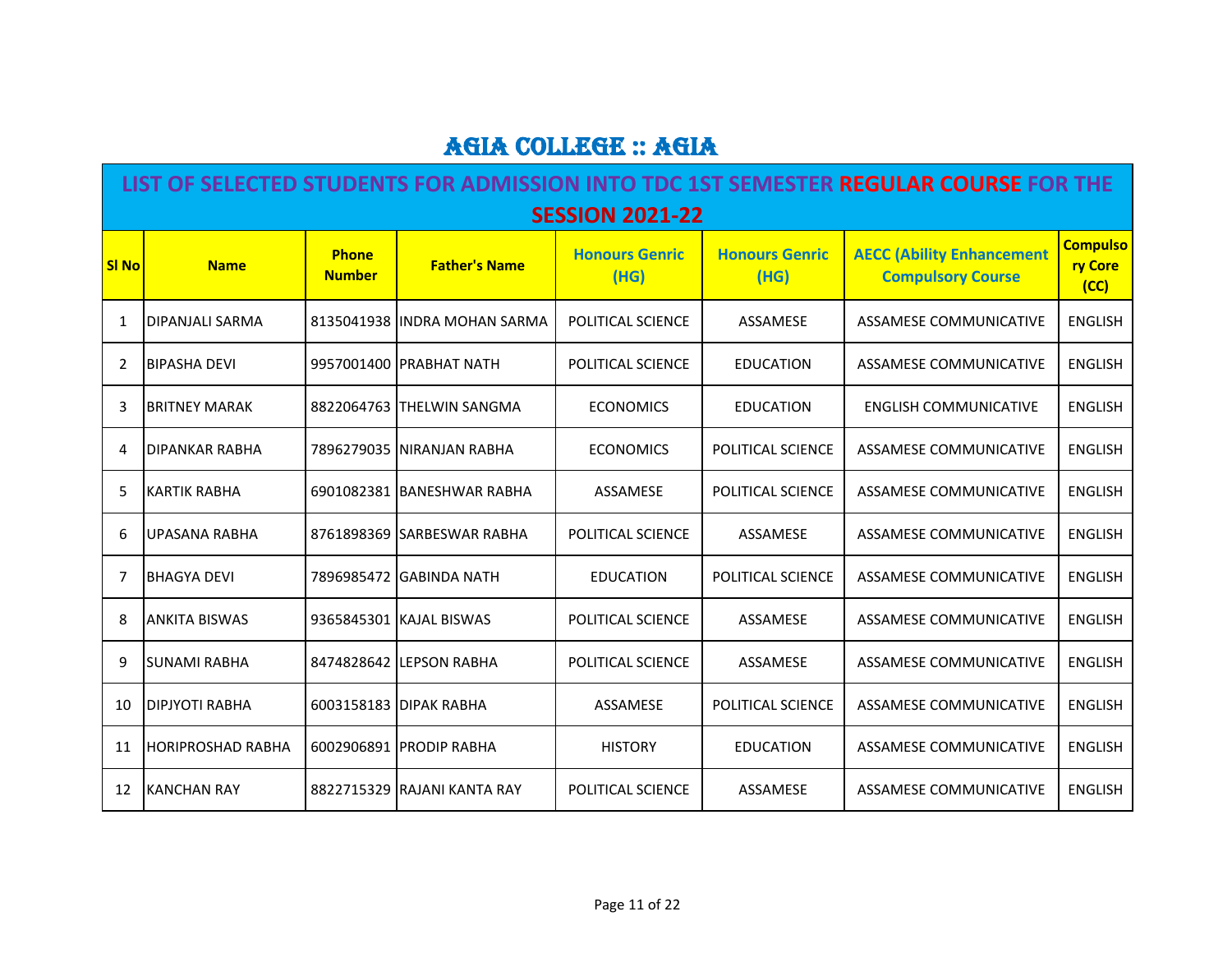| 13  | <b>MANJIT RABHA</b>    |            | 9394672601 GOSWAMI RABHA              | <b>EDUCATION</b>  | POLITICAL SCIENCE | <b>ASSAMESE COMMUNICATIVE</b> | <b>ENGLISH</b> |
|-----|------------------------|------------|---------------------------------------|-------------------|-------------------|-------------------------------|----------------|
| 14  | <b>SAMIRAN RABHA</b>   |            | 6000868456 BRITAN RABHA               | <b>EDUCATION</b>  | POLITICAL SCIENCE | <b>ASSAMESE COMMUNICATIVE</b> | <b>ENGLISH</b> |
| -15 | <b>DHRISTI GOSWAMI</b> | 6002243296 | <b>MRIDUL JYOTI</b><br><b>GOSWAMI</b> | <b>ECONOMICS</b>  | <b>EDUCATION</b>  | ASSAMESE COMMUNICATIVE        | <b>ENGLISH</b> |
| 16  | JOTISH SANGMA          |            | 8011581460 LOTIF SSANGMA              | POLITICAL SCIENCE | <b>EDUCATION</b>  | <b>ENGLISH COMMUNICATIVE</b>  | <b>ENGLISH</b> |
| 17  | <b>SACHIN RAY</b>      |            | 6000702852 SANTASH RAY                | <b>EDUCATION</b>  | POLITICAL SCIENCE | <b>ASSAMESE COMMUNICATIVE</b> | <b>ENGLISH</b> |
| 18  | <b>SULEKHA RABHA</b>   |            | 8638893334 GAJENDRA RABHA             | POLITICAL SCIENCE | ASSAMESE          | ASSAMESE COMMUNICATIVE        | <b>ENGLISH</b> |
| 19  | <b>DIPLIP BARMAN</b>   |            | 6002172530 NIKUNJA BARMAN             | POLITICAL SCIENCE | ASSAMESE          | ASSAMESE COMMUNICATIVE        | <b>ENGLISH</b> |
| 20  | <b>KARABI RABHA</b>    |            | 8638747618 MANIKANTA RABHA            | <b>EDUCATION</b>  | ASSAMESE          | ASSAMESE COMMUNICATIVE        | <b>ENGLISH</b> |
| 21  | <b>RASHMI KHATRIYA</b> |            | 9612274029 PRAFULLA KHATRIYA          | POLITICAL SCIENCE | <b>EDUCATION</b>  | ASSAMESE COMMUNICATIVE        | <b>ENGLISH</b> |
| 22  | <b>ISIRAJ MEGENGA</b>  |            | 6002894162 KESHAB RABHA               | <b>ECONOMICS</b>  | <b>EDUCATION</b>  | <b>ENGLISH COMMUNICATIVE</b>  | <b>ENGLISH</b> |
| 23  | JYOTIRAJ RABHA         |            | 6003174870 BABUL RABHA                | POLITICAL SCIENCE | ASSAMESE          | ASSAMESE COMMUNICATIVE        | <b>ENGLISH</b> |
| 24  | IBANJYOTI BARMAN       |            | 6901533590 INITAI BARMAN              | <b>EDUCATION</b>  | POLITICAL SCIENCE | ASSAMESE COMMUNICATIVE        | <b>ENGLISH</b> |
| 25  | PRACHURJYO RABHA       |            | 6003329611 CHABITRA RABHA             | POLITICAL SCIENCE | ASSAMESE          | ASSAMESE COMMUNICATIVE        | <b>ENGLISH</b> |
| 26  | <b>DULUMANI RABHA</b>  |            | 6003289535 BALENDRA RABHA             | ASSAMESE          | POLITICAL SCIENCE | ASSAMESE COMMUNICATIVE        | <b>ENGLISH</b> |
| 27  | <b>CHEBE MARAK</b>     |            | 8011711067 LEVINGSTONE SANGMA         | <b>ECONOMICS</b>  | <b>EDUCATION</b>  | <b>ENGLISH COMMUNICATIVE</b>  | <b>ENGLISH</b> |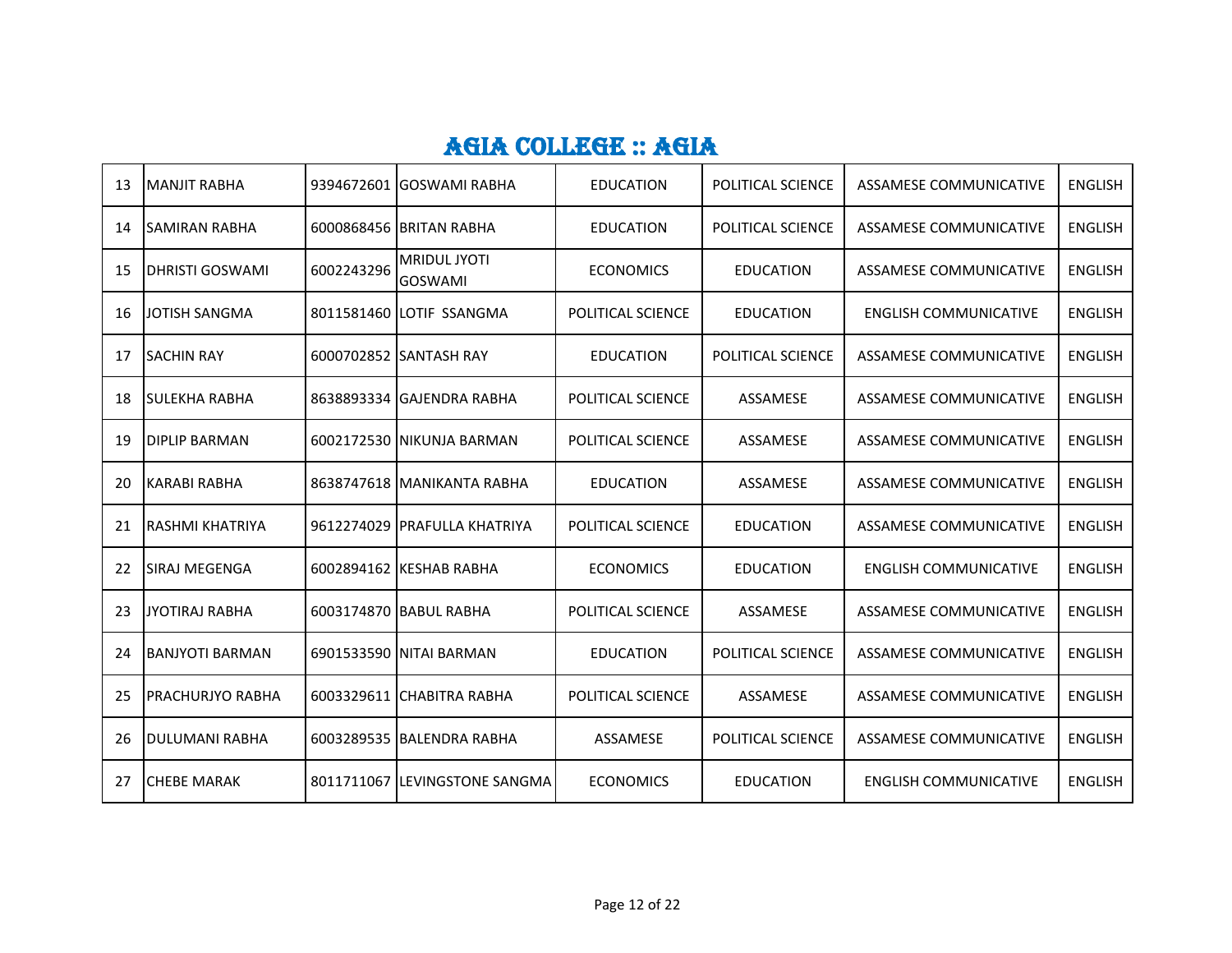| 28 | <b>ISANJIT KUMAR RABHA</b> |                      | 7086955859 HARESHWAR RABHA     | ASSAMESE          | <b>EDUCATION</b>  | ASSAMESE COMMUNICATIVE        | <b>ENGLISH</b> |
|----|----------------------------|----------------------|--------------------------------|-------------------|-------------------|-------------------------------|----------------|
| 29 | <b>ISUSMITA MARAK</b>      |                      | 9957010931 INICROSS SANGMA     | POLITICAL SCIENCE | <b>ECONOMICS</b>  | <b>ENGLISH COMMUNICATIVE</b>  | <b>ENGLISH</b> |
| 30 | <b>GOBIN RABHA</b>         |                      | 6901912423 BODAN RABHA         | <b>EDUCATION</b>  | <b>HISTORY</b>    | ASSAMESE COMMUNICATIVE        | <b>ENGLISH</b> |
| 31 | <b>ORMILLA SANGMA</b>      |                      | 7577032187 LASITH SANGMA       | POLITICAL SCIENCE | <b>EDUCATION</b>  | <b>ENGLISH COMMUNICATIVE</b>  | <b>ENGLISH</b> |
| 32 | <b>SWITEE RAY</b>          | 6901533658 BIJOY RAY |                                | ASSAMESE          | POLITICAL SCIENCE | <b>ASSAMESE COMMUNICATIVE</b> | <b>ENGLISH</b> |
| 33 | <b>ISUNITHA MARAK</b>      |                      | 6900154874 BABULSING SANGMA    | <b>EDUCATION</b>  | POLITICAL SCIENCE | <b>ENGLISH COMMUNICATIVE</b>  | <b>ENGLISH</b> |
| 34 | <b>BIRINA RABHA</b>        |                      | 9678491305 SEVIKANANDA RABHA   | ASSAMESE          | POLITICAL SCIENCE | <b>ASSAMESE COMMUNICATIVE</b> | <b>ENGLISH</b> |
| 35 | PRABINDA RABHA             |                      | 7896951930 IMAGHA RAM RABHA    | <b>EDUCATION</b>  | POLITICAL SCIENCE | ASSAMESE COMMUNICATIVE        | <b>ENGLISH</b> |
| 36 | <b>MANI KANTA RABHA</b>    |                      | 9365684261 BRAJEN RABHA        | ASSAMESE          | POLITICAL SCIENCE | <b>ASSAMESE COMMUNICATIVE</b> | <b>ENGLISH</b> |
| 37 | <b>JUNURANI RABHA</b>      |                      | 9395221608 MADAN KUMAR RABHA   | ASSAMESE          | <b>EDUCATION</b>  | ASSAMESE COMMUNICATIVE        | <b>ENGLISH</b> |
| 38 | <b>DIPIKA RAY</b>          |                      | 8822306996 SANJAY KR RAY       | <b>EDUCATION</b>  | POLITICAL SCIENCE | ASSAMESE COMMUNICATIVE        | <b>ENGLISH</b> |
| 39 | IROHIMA KHATUN             | 9678502936 WOHAB ALI |                                | <b>HISTORY</b>    | <b>EDUCATION</b>  | ASSAMESE COMMUNICATIVE        | <b>ENGLISH</b> |
| 40 | <b>GAMSENG MARAK</b>       |                      | 8473930337 GREATWILLSON MARAK  | <b>EDUCATION</b>  | POLITICAL SCIENCE | <b>ENGLISH COMMUNICATIVE</b>  | <b>ENGLISH</b> |
| 41 | <b>BONAMALI NATH</b>       |                      | 9864604112 LOGEN NATH          | <b>EDUCATION</b>  | ASSAMESE          | ASSAMESE COMMUNICATIVE        | <b>ENGLISH</b> |
| 42 | <b>LIKESILLISH SANGMA</b>  | 9401156905           | PRINTHINGSTONE<br><b>MARAK</b> | <b>ECONOMICS</b>  | <b>EDUCATION</b>  | <b>ENGLISH COMMUNICATIVE</b>  | <b>ENGLISH</b> |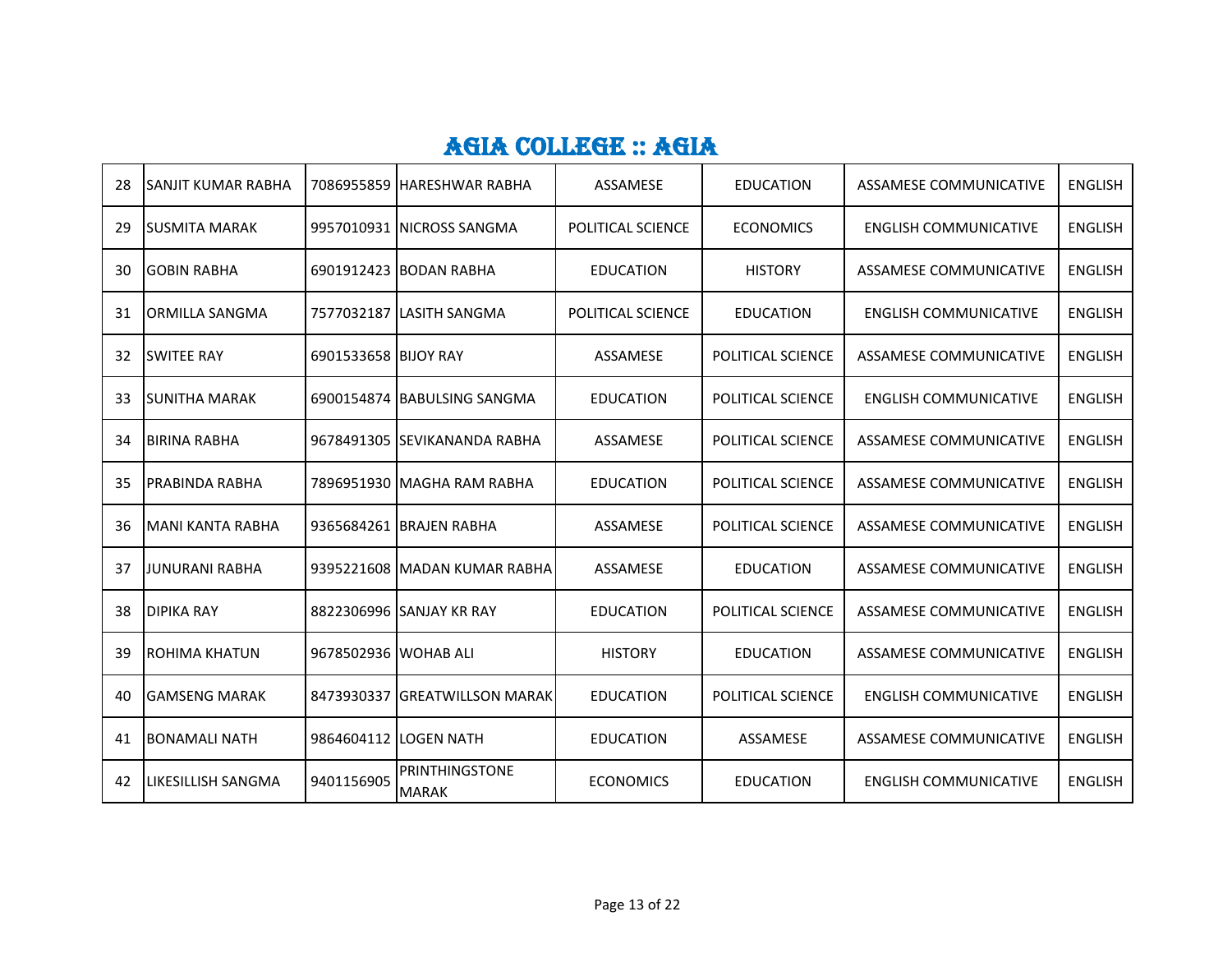| 43 | <b>PANKAJ SUTRADHAR</b>               | 8638624829 INABANU SUTRADHAR | <b>ECONOMICS</b>  | <b>EDUCATION</b>  | ASSAMESE COMMUNICATIVE        | <b>ENGLISH</b> |
|----|---------------------------------------|------------------------------|-------------------|-------------------|-------------------------------|----------------|
| 44 | <b>GAYETRI RABHA</b>                  | 8011059056 ROLENDRA RABHA    | <b>HISTORY</b>    | ASSAMESE          | ASSAMESE COMMUNICATIVE        | <b>ENGLISH</b> |
| 45 | <b>PRELISHA SANGMA</b>                | 9954672054 WINTER SANGMA     | <b>HISTORY</b>    | POLITICAL SCIENCE | <b>ENGLISH COMMUNICATIVE</b>  | <b>ENGLISH</b> |
| 46 | NIKSERA MARAK                         | 8822464838 ELLENG SANGMA     | <b>HISTORY</b>    | <b>EDUCATION</b>  | <b>ENGLISH COMMUNICATIVE</b>  | <b>ENGLISH</b> |
| 47 | <b>NABAMI RABHA</b>                   | 9365760352 MOHEN RABHA       | <b>EDUCATION</b>  | POLITICAL SCIENCE | <b>ASSAMESE COMMUNICATIVE</b> | <b>ENGLISH</b> |
| 48 | <b>THEZYA MARAK</b>                   | 9864516706 JJATENDRA SANGMA  | <b>EDUCATION</b>  | POLITICAL SCIENCE | <b>ENGLISH COMMUNICATIVE</b>  | <b>ENGLISH</b> |
| 49 | IGUNJAN DEKA                          | 6003563557 INILAKANTA DEKA   | <b>EDUCATION</b>  | POLITICAL SCIENCE | ASSAMESE COMMUNICATIVE        | <b>ENGLISH</b> |
| 50 | <b>CHENIS CHEBIA</b><br><b>SANGMA</b> | 8133060307 TRUEWELLSON MARAK | <b>EDUCATION</b>  | POLITICAL SCIENCE | <b>ENGLISH COMMUNICATIVE</b>  | <b>ENGLISH</b> |
| 51 | <b>SMRITI LATA DAS</b>                | 7099156583 LT BADAL DAS      | ASSAMESE          | <b>EDUCATION</b>  | <b>ASSAMESE COMMUNICATIVE</b> | <b>ENGLISH</b> |
| 52 | LASTCHINA MOMIN                       | 9864804175 WELESTONE SANGMA  | <b>ECONOMICS</b>  | <b>EDUCATION</b>  | <b>ENGLISH COMMUNICATIVE</b>  | <b>ENGLISH</b> |
| 53 | <b>SENGCHIRIK M</b><br>SANGMA         | 9707862316 WINSTONE R MARAK  | <b>EDUCATION</b>  | POLITICAL SCIENCE | <b>ENGLISH COMMUNICATIVE</b>  | <b>ENGLISH</b> |
| 54 | IHIYA DEVI RABHA                      | 6003852782 GOSHAMI RABHA     | ASSAMESE          | <b>EDUCATION</b>  | ASSAMESE COMMUNICATIVE        | <b>ENGLISH</b> |
| 55 | <b>CHEDIA MARAK</b>                   | 8822503085 ILEBENDRO MOMIN   | <b>ECONOMICS</b>  | <b>EDUCATION</b>  | <b>ENGLISH COMMUNICATIVE</b>  | <b>ENGLISH</b> |
| 56 | PRANABJYOTI RABHA                     | 9365539110 MANU RAM RABHA    | <b>EDUCATION</b>  | POLITICAL SCIENCE | ASSAMESE COMMUNICATIVE        | <b>ENGLISH</b> |
| 57 | PREJIKA SANGMA                        | 8876277491 AIBISON SANGMA    | POLITICAL SCIENCE | <b>EDUCATION</b>  | <b>ENGLISH COMMUNICATIVE</b>  | <b>ENGLISH</b> |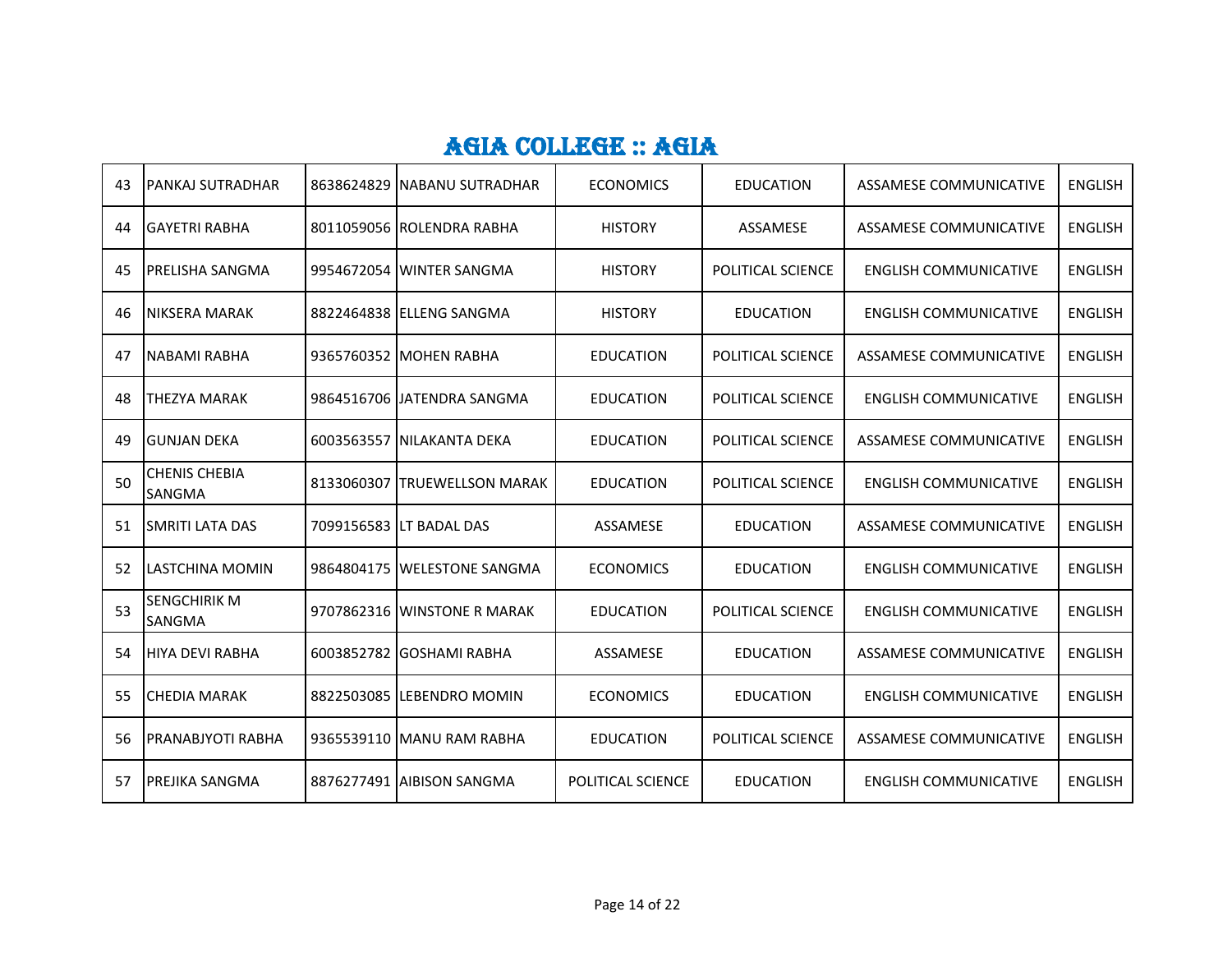| 58 | <b>BISWAJIT NATH</b>  |                     | 9954658959 JJOYANTA NATH     | ASSAMESE          | <b>EDUCATION</b>  | ASSAMESE COMMUNICATIVE        | <b>ENGLISH</b> |
|----|-----------------------|---------------------|------------------------------|-------------------|-------------------|-------------------------------|----------------|
| 59 | NAYAN JYOTI MEDHI     |                     | 6001629862 DILIP KR MEDHI    | <b>EDUCATION</b>  | ASSAMESE          | ASSAMESE COMMUNICATIVE        | <b>ENGLISH</b> |
| 60 | <b>PODUMI KALITA</b>  |                     | 6003676225 DHIRAJ KALITA     | ASSAMESE          | <b>EDUCATION</b>  | ASSAMESE COMMUNICATIVE        | <b>ENGLISH</b> |
| 61 | MANALISHA RABHA       |                     | 8099328576 MUNURAM RABHA     | <b>HISTORY</b>    | POLITICAL SCIENCE | ASSAMESE COMMUNICATIVE        | <b>ENGLISH</b> |
| 62 | <b>ISONMANI RAY</b>   |                     | 8822382274 DEBNATH RAY       | ASSAMESE          | <b>EDUCATION</b>  | ASSAMESE COMMUNICATIVE        | <b>ENGLISH</b> |
| 63 | <b>BIRAJ RABHA</b>    |                     | 6002985303 SUREN RABHA       | <b>EDUCATION</b>  | POLITICAL SCIENCE | <b>ASSAMESE COMMUNICATIVE</b> | <b>ENGLISH</b> |
| 64 | MANOJ KUMAR RAY       |                     | 9365686665 JJANARDAN RAY     | ASSAMESE          | <b>EDUCATION</b>  | ASSAMESE COMMUNICATIVE        | <b>ENGLISH</b> |
| 65 | IRAJIMAN M SANGMA     |                     | 7099255686 KALDISTAR G MOMIN | <b>ECONOMICS</b>  | POLITICAL SCIENCE | <b>ENGLISH COMMUNICATIVE</b>  | <b>ENGLISH</b> |
| 66 | <b>TENGME SANGMA</b>  |                     | 8472821113 ARMITHSON MARAK   | <b>HISTORY</b>    | <b>EDUCATION</b>  | <b>ENGLISH COMMUNICATIVE</b>  | <b>ENGLISH</b> |
| 67 | <b>MOMIRAY</b>        | 9132639357 NORO RAY |                              | <b>EDUCATION</b>  | ASSAMESE          | ASSAMESE COMMUNICATIVE        | <b>ENGLISH</b> |
| 68 | IAMAR JYOTI RABHA     |                     | 9864912172 HAREN RABHA       | <b>EDUCATION</b>  | POLITICAL SCIENCE | ASSAMESE COMMUNICATIVE        | <b>ENGLISH</b> |
| 69 | ISANJITA RABHA        |                     | 8753917160 NIRANJAN RABHA    | POLITICAL SCIENCE | ASSAMESE          | ASSAMESE COMMUNICATIVE        | <b>ENGLISH</b> |
| 70 | ISENT MERITH MOMIN    |                     | 6900941406 INEST JOHN SANGMA | POLITICAL SCIENCE | <b>EDUCATION</b>  | <b>ENGLISH COMMUNICATIVE</b>  | <b>ENGLISH</b> |
| 71 | LABANYA RABHA         |                     | 9365724254 NIROD RABHA       | ASSAMESE          | <b>EDUCATION</b>  | ASSAMESE COMMUNICATIVE        | <b>ENGLISH</b> |
| 72 | <b>FRIMARCH MARAK</b> |                     | 9401486369 BIRONATH SANGMA   | <b>HISTORY</b>    | <b>EDUCATION</b>  | <b>ENGLISH COMMUNICATIVE</b>  | <b>ENGLISH</b> |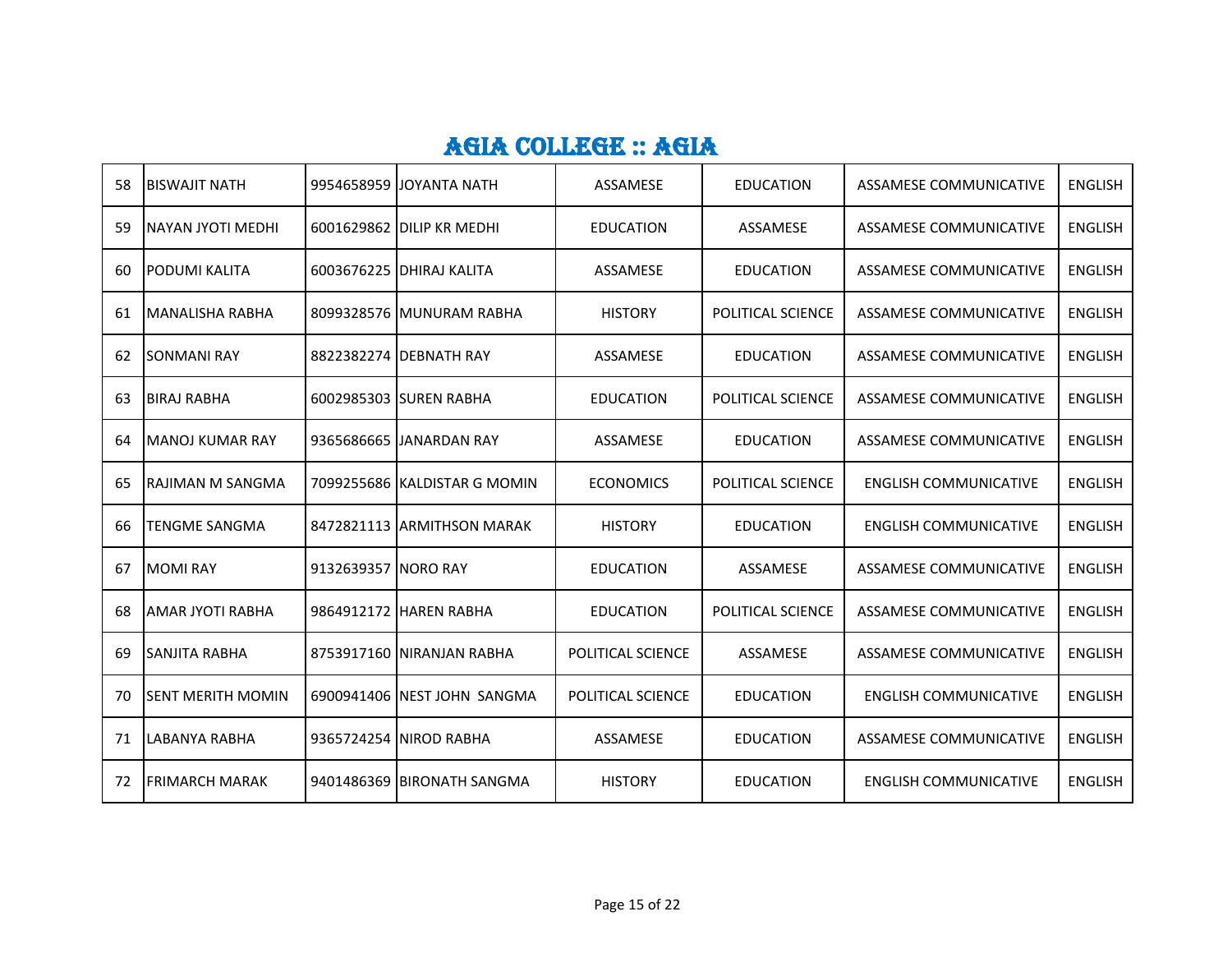| 73 | INAYANJYOTI DAS          | 9101721429 JUMESH DAS |                              | <b>EDUCATION</b>  | <b>POLITICAL SCIENCE</b> | ASSAMESE COMMUNICATIVE        | <b>ENGLISH</b> |
|----|--------------------------|-----------------------|------------------------------|-------------------|--------------------------|-------------------------------|----------------|
| 74 | INILAMBAR RABHA          |                       | 6000734653 BEPAR RABHA       | POLITICAL SCIENCE | <b>EDUCATION</b>         | ASSAMESE COMMUNICATIVE        | <b>ENGLISH</b> |
| 75 | IMANCHENG MOMIN          |                       | 6000405722 ARBIN SANGMA      | <b>ECONOMICS</b>  | <b>EDUCATION</b>         | <b>ENGLISH COMMUNICATIVE</b>  | <b>ENGLISH</b> |
| 76 | <b>ISUSHANTA RABHA</b>   |                       | 6901983846 KHUDIRAM RABHA    | <b>EDUCATION</b>  | ASSAMESE                 | <b>ASSAMESE COMMUNICATIVE</b> | <b>ENGLISH</b> |
| 77 | <b>PINKI KUMARI</b>      |                       | 6901859930 JUMEAH SHAH       | <b>EDUCATION</b>  | ASSAMESE                 | ASSAMESE COMMUNICATIVE        | <b>ENGLISH</b> |
| 78 | <b>BUDHIRAJ RABHA</b>    |                       | 8822610648 JJAGESWAR RABHA   | <b>EDUCATION</b>  | POLITICAL SCIENCE        | <b>ASSAMESE COMMUNICATIVE</b> | <b>ENGLISH</b> |
| 79 | IDIGEN CH RABHA          |                       | 6000548303 RAPEN RABHA       | POLITICAL SCIENCE | <b>EDUCATION</b>         | ASSAMESE COMMUNICATIVE        | <b>ENGLISH</b> |
| 80 | <b>RANDIP RABHA</b>      |                       | 9864394432 LATE AMAL RABHA   | <b>ASSAMESE</b>   | <b>EDUCATION</b>         | ASSAMESE COMMUNICATIVE        | <b>ENGLISH</b> |
| 81 | <b>POPIMONI RABHA</b>    |                       | 9957823679 BASUDEV RABHA     | POLITICAL SCIENCE | <b>EDUCATION</b>         | <b>ASSAMESE COMMUNICATIVE</b> | <b>ENGLISH</b> |
| 82 | <b>MANASH SUTRADHAR</b>  |                       | 6000341239 MANGAL SUTRADHAR  | <b>ASSAMESE</b>   | <b>EDUCATION</b>         | <b>ASSAMESE COMMUNICATIVE</b> | <b>ENGLISH</b> |
| 83 | <b>IMANSENG MOMIN</b>    |                       | 8822504488 KARKINGSTON MARAK | <b>ECONOMICS</b>  | POLITICAL SCIENCE        | <b>ENGLISH COMMUNICATIVE</b>  | <b>ENGLISH</b> |
| 84 | <b>TENGCHIRA MARAK</b>   |                       | 7896638636 NOLENDRO SANGMA   | POLITICAL SCIENCE | <b>EDUCATION</b>         | <b>ENGLISH COMMUNICATIVE</b>  | <b>ENGLISH</b> |
| 85 | <b>ISUSHMITA KALITA</b>  |                       | 7002012612 DHANESWAR KALITA  | <b>HISTORY</b>    | <b>EDUCATION</b>         | ASSAMESE COMMUNICATIVE        | <b>ENGLISH</b> |
| 86 | CHINMAY JYOTI RAY        |                       | 9101159659 KAMAL CH RAY      | <b>ASSAMESE</b>   | <b>EDUCATION</b>         | ASSAMESE COMMUNICATIVE        | <b>ENGLISH</b> |
| 87 | <b>HIRAK JYOTI RABHA</b> |                       | 7635925966 INARKESWAR RABHA  | <b>ASSAMESE</b>   | POLITICAL SCIENCE        | <b>ASSAMESE COMMUNICATIVE</b> | <b>ENGLISH</b> |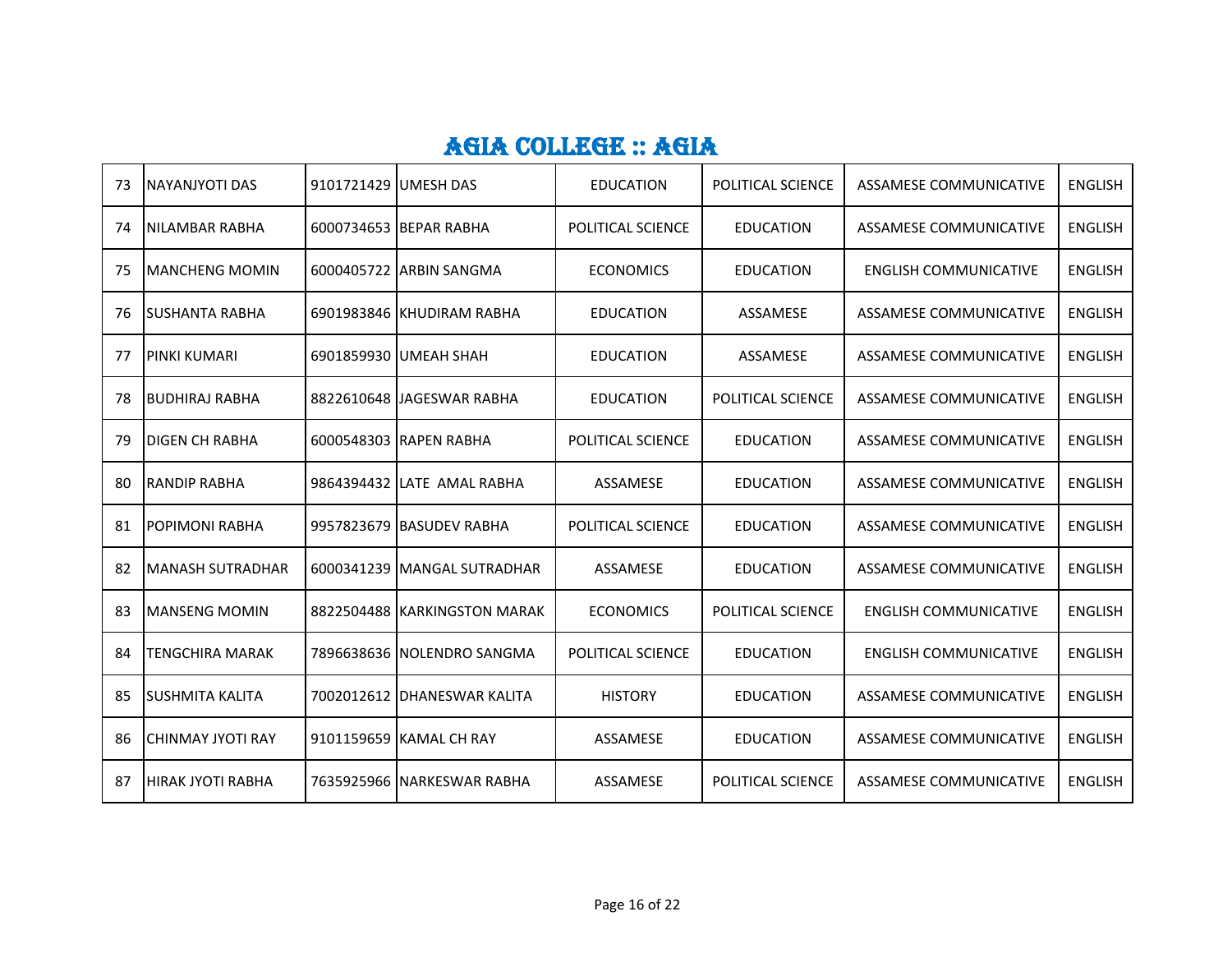| 88  | Jintu Rabha             | 8822060340 DILIP RABHA |                                       | <b>ECONOMICS</b>  | ASSAMESE          | ASSAMESE COMMUNICATIVE        | <b>ENGLISH</b> |
|-----|-------------------------|------------------------|---------------------------------------|-------------------|-------------------|-------------------------------|----------------|
| 89  | ІВІDҮАРАТН RABHA        |                        | 6901984945 KARTIK RABHA               | ASSAMESE          | EDUCATION         | ASSAMESE COMMUNICATIVE        | <b>ENGLISH</b> |
| 90  | <b>HELBINA MARAK</b>    |                        | 8822388842 ELKIMEN SANGMA             | <b>HISTORY</b>    | EDUCATION         | <b>ENGLISH COMMUNICATIVE</b>  | <b>ENGLISH</b> |
| 91  | <b>ISONGITA RABHA</b>   | 8761921821             | LT KANGSHARAM<br><b>RABHA</b>         | ASSAMESE          | POLITICAL SCIENCE | ASSAMESE COMMUNICATIVE        | <b>ENGLISH</b> |
| 92  | <b>RUMI BARMAN</b>      |                        | 9395427243 INARAYAN BARMAN            | ASSAMESE          | <b>EDUCATION</b>  | ASSAMESE COMMUNICATIVE        | <b>ENGLISH</b> |
| 93  | IANANTA KHATRIYA        |                        | 7099661169 PRAFULLA KHATRIYA          | POLITICAL SCIENCE | <b>EDUCATION</b>  | ASSAMESE COMMUNICATIVE        | <b>ENGLISH</b> |
| 94  | <b>DHANTIMONI RAY</b>   |                        | 8822457002 DIPAK CH RAY               | ASSAMESE          | <b>EDUCATION</b>  | ASSAMESE COMMUNICATIVE        | <b>ENGLISH</b> |
| 95  | HARIDHAN SUTRADHAR      | 7896648533             | <b>NIGROSINGH</b><br><b>SUTRADHAR</b> | ASSAMESE          | EDUCATION         | ASSAMESE COMMUNICATIVE        | <b>ENGLISH</b> |
| 96  | DAYABATI RABHA          |                        | 7099467337 KHARGESWAR RABHA           | POLITICAL SCIENCE | <b>EDUCATION</b>  | ASSAMESE COMMUNICATIVE        | <b>ENGLISH</b> |
| 97  | <b>I</b> CHANILLA MARAK |                        | 7002814154 ILEVINGSTON MARAK          | POLITICAL SCIENCE | <b>EDUCATION</b>  | <b>ENGLISH COMMUNICATIVE</b>  | <b>ENGLISH</b> |
| 98  | <b>DIPIKA NATH</b>      | 9707862446 DULAL NATH  |                                       | <b>EDUCATION</b>  | ASSAMESE          | ASSAMESE COMMUNICATIVE        | <b>ENGLISH</b> |
| 99  | <b>ISENGKAME SANGMA</b> |                        | 7099343286 SAKJING MARAK              | <b>EDUCATION</b>  | POLITICAL SCIENCE | <b>ENGLISH COMMUNICATIVE</b>  | <b>ENGLISH</b> |
| 100 | <b>BIDYUT RABHA</b>     |                        | 9957267515 LABARAM RABHA              | POLITICAL SCIENCE | ASSAMESE          | ASSAMESE COMMUNICATIVE        | <b>ENGLISH</b> |
| 101 | <b>IPRADESWAR RABHA</b> |                        | 7637053310 AMAL RABHA                 | ASSAMESE          | POLITICAL SCIENCE | ASSAMESE COMMUNICATIVE        | <b>ENGLISH</b> |
| 102 | KARAN RABHA             |                        | 7635944890 SAGAR RABHA                | <b>EDUCATION</b>  | POLITICAL SCIENCE | <b>ASSAMESE COMMUNICATIVE</b> | <b>ENGLISH</b> |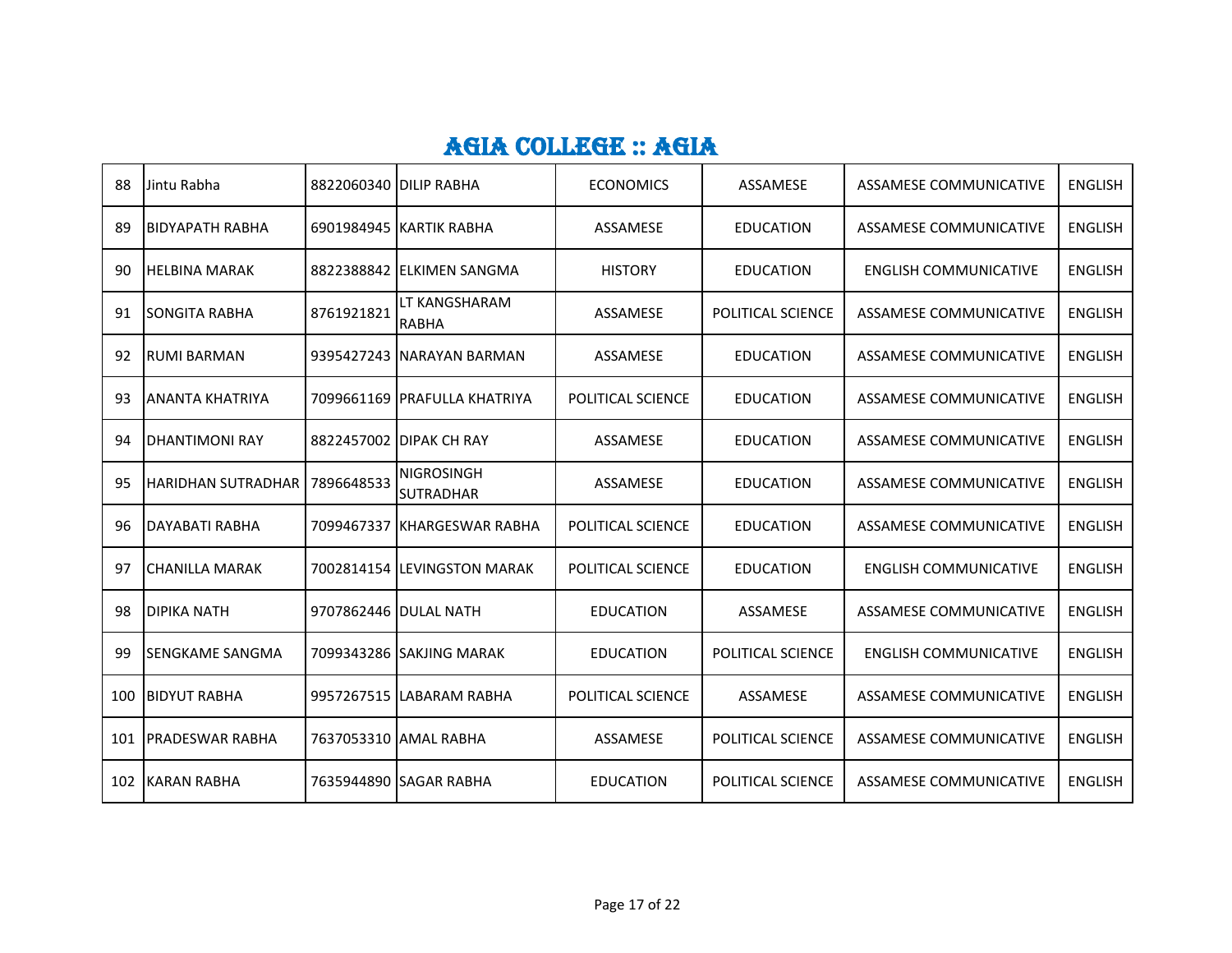| 103 | <b>JANA SUTRADHAR</b>                |                      | 8011242081 IMOHAN SUTRADHAR          | <b>HISTORY</b>    | ASSAMESE          | ASSAMESE COMMUNICATIVE        | <b>ENGLISH</b> |
|-----|--------------------------------------|----------------------|--------------------------------------|-------------------|-------------------|-------------------------------|----------------|
| 104 | <b>KABERI RABHA</b>                  |                      | 8472890748 KERU MOHAN RABHA          | POLITICAL SCIENCE | ASSAMESE          | <b>ASSAMESE COMMUNICATIVE</b> | <b>ENGLISH</b> |
| 105 | <b>KARAN RABHA</b>                   |                      | 7099450778 SAGAR RABHA               | ASSAMESE          | POLITICAL SCIENCE | <b>ASSAMESE COMMUNICATIVE</b> | <b>ENGLISH</b> |
| 106 | LAKMAN MOMIN                         |                      | 9109163854 POLSING SHIRA             | POLITICAL SCIENCE | <b>ECONOMICS</b>  | <b>ENGLISH COMMUNICATIVE</b>  | <b>ENGLISH</b> |
| 107 | <b>GITIKA DAS</b>                    | 8822649534 BAPAN DAS |                                      | <b>EDUCATION</b>  | POLITICAL SCIENCE | <b>ASSAMESE COMMUNICATIVE</b> | <b>ENGLISH</b> |
| 108 | <b>DALIMI RABHA</b>                  |                      | 6901432581 LT TARUN CH RABHA         | POLITICAL SCIENCE | <b>EDUCATION</b>  | ASSAMESE COMMUNICATIVE        | <b>ENGLISH</b> |
| 109 | <b>MALOBIKA RABHA</b>                |                      | 9954990171 DARPESWAR RABHA           | <b>EDUCATION</b>  | ASSAMESE          | <b>ASSAMESE COMMUNICATIVE</b> | <b>ENGLISH</b> |
| 110 | <b>AJMINA KHATUN</b>                 | 7002276762 AMJAD ALI |                                      | <b>EDUCATION</b>  | POLITICAL SCIENCE | ASSAMESE COMMUNICATIVE        | <b>ENGLISH</b> |
| 111 | <b>HARKHABARDAN</b><br><b>RABHA</b>  |                      | 8822659512 PRANAB RABHA              | ASSAMESE          | <b>EDUCATION</b>  | <b>ASSAMESE COMMUNICATIVE</b> | <b>ENGLISH</b> |
|     | 112 PRITI RABHA                      |                      | 7086415505 BODAN RABHA               | <b>EDUCATION</b>  | <b>HISTORY</b>    | ASSAMESE COMMUNICATIVE        | <b>ENGLISH</b> |
| 113 | <b>JOSHA RANI RABHA</b>              |                      | 9864301954 NAREN RABHA               | POLITICAL SCIENCE | <b>EDUCATION</b>  | <b>ASSAMESE COMMUNICATIVE</b> | <b>ENGLISH</b> |
| 114 | <b>DIPJYOTI RABHA</b>                |                      | 8133807384 RAKAM RABHA               | <b>HISTORY</b>    | POLITICAL SCIENCE | ASSAMESE COMMUNICATIVE        | <b>ENGLISH</b> |
| 115 | <b>MARAMI RABHA</b>                  | 8011081851           | <b>MADAN CHANDRA</b><br><b>RABHA</b> | ASSAMESE          | <b>EDUCATION</b>  | <b>ASSAMESE COMMUNICATIVE</b> | <b>ENGLISH</b> |
| 116 | <b>HIREN CHANDRA</b><br><b>RABHA</b> |                      | 9864367583 MAURIA RAM RABHA          | POLITICAL SCIENCE | <b>EDUCATION</b>  | <b>ASSAMESE COMMUNICATIVE</b> | <b>ENGLISH</b> |
|     |                                      |                      |                                      |                   |                   |                               |                |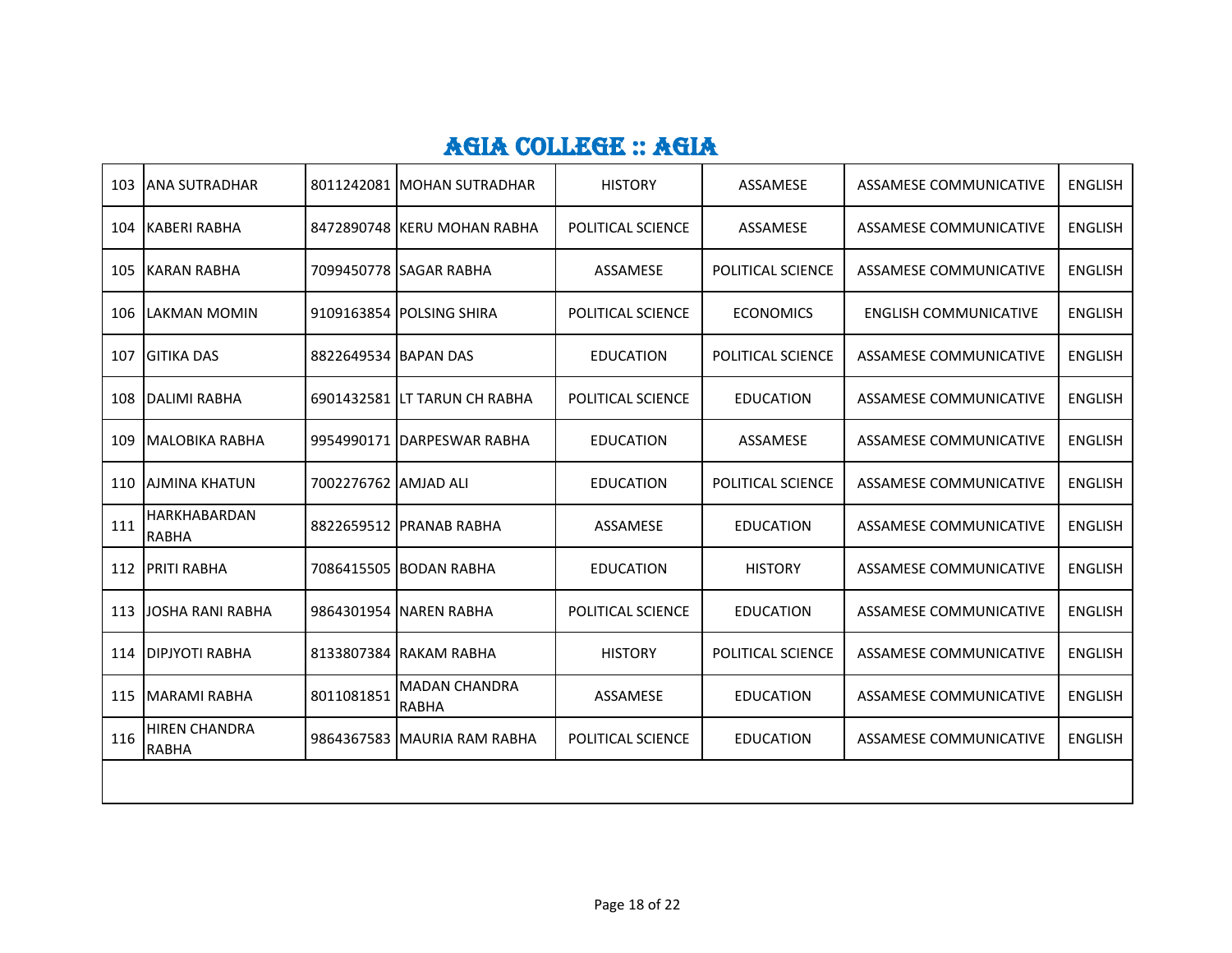#### **WAITING LIST OF SELECTED STUDENTS FOR ADMISSION INTO TDC 1ST SEMESTER REGULAR COURSE FOR THE SESSION 2021-22**

| <b>SI No</b> | <b>Name</b>             | <b>Phone</b><br><b>Number</b> | <b>Father's Name</b>                  | <b>Honours Genric</b><br>(HG) | <b>Honours Genric</b><br>(HG) | <b>AECC (Ability Enhancement</b><br><b>Compulsory Course</b> | <b>Compulso</b><br>ry Core<br>(CC) |
|--------------|-------------------------|-------------------------------|---------------------------------------|-------------------------------|-------------------------------|--------------------------------------------------------------|------------------------------------|
| 117          | FALGONI RABHA           |                               | 9365705105 KHAGEN RABHA               | <b>IEDUCATION</b>             | <b>ASSAMESE</b>               | <b>ASSAMESE COMMUNICATIVE</b>                                | <b>ENGLISH</b>                     |
| 118          | <b>NOKRIME SANGMA</b>   |                               | 8473909253 GOLPRING SHIRA             | <b>HISTORY</b>                | <b>EDUCATION</b>              | <b>ENGLISH COMMUNICATIVE</b>                                 | <b>ENGLISH</b>                     |
| 119          | PARAGJYOTI RABHA        |                               | 6901540352 HARESWAR RABHA             | <b>ECONOMICS</b>              | <b>POLITICAL SCIENCE</b>      | IASSAMESE COMMUNICATIVE                                      | <b>ENGLISH</b>                     |
| 120          | <b>GOLINDRO SANGMA</b>  |                               | 6901961874 LIBISON SANGMA             | <b>EDUCATION</b>              | <b>POLITICAL SCIENCE</b>      | ENGLISH COMMUNICATIVE                                        | <b>ENGLISH</b>                     |
| 121          | PRANAJIT RABHA          |                               | 8822469189 JJAYNAL RABHA              | <b>ECONOMICS</b>              | <b>POLITICAL SCIENCE</b>      | ENGLISH COMMUNICATIVE                                        | <b>ENGLISH</b>                     |
| 122          | <b>SUHANA B SANGMA</b>  |                               | 8011886014 KREBITHSON G MOMIN HISTORY |                               | <b>EDUCATION</b>              | <b>ENGLISH COMMUNICATIVE</b>                                 | <b>ENGLISH</b>                     |
| 123          | JAYPRAKASH RABHA        |                               | 8638982005 SANJAY RABHA               | <b>IPOLITICAL SCIENCE</b>     | <b>EDUCATION</b>              | ASSAMESE COMMUNICATIVE                                       | <b>ENGLISH</b>                     |
| 124          | RAKIMCHI MARAK          |                               | 7896446788 BARMICKSON SANGMA          | . IPOLITICAL SCIENCE          | <b>EDUCATION</b>              | ENGLISH COMMUNICATIVE                                        | <b>ENGLISH</b>                     |
| 125          | <b>KHARGESWAR RABHA</b> |                               | 9707862433 RAMESWAR RABHA             | <b>POLITICAL SCIENCE</b>      | <b>ASSAMESE</b>               | <b>ASSAMESE COMMUNICATIVE</b>                                | <b>ENGLISH</b>                     |
| 126          | <b>CHINTU RABHA</b>     |                               | 6901540135 BARUN RABHA                | <b>ASSAMESE</b>               | POLITICAL SCIENCE             | <b>ENGLISH COMMUNICATIVE</b>                                 | <b>ENGLISH</b>                     |
| 127          | <b>SENGNE SANGMA</b>    | 7637898949                    | <b>JOIN MARAK</b>                     | <b>HISTORY</b>                | <b>EDUCATION</b>              | <b>ENGLISH COMMUNICATIVE</b>                                 | <b>ENGLISH</b>                     |
| 128          | <b>MINTU SANGMA</b>     |                               | 6000023629 ELBINSTONE MARAK           | <b>IHISTORY</b>               | <b>EDUCATION</b>              | <b>ENGLISH COMMUNICATIVE</b>                                 | <b>ENGLISH</b>                     |
| 129          | PANKAJ RABHA            |                               | 6003316193 MANINDRA RABHA             | <b>EDUCATION</b>              | <b>POLITICAL SCIENCE</b>      | ASSAMESE COMMUNICATIVE                                       | <b>ENGLISH</b>                     |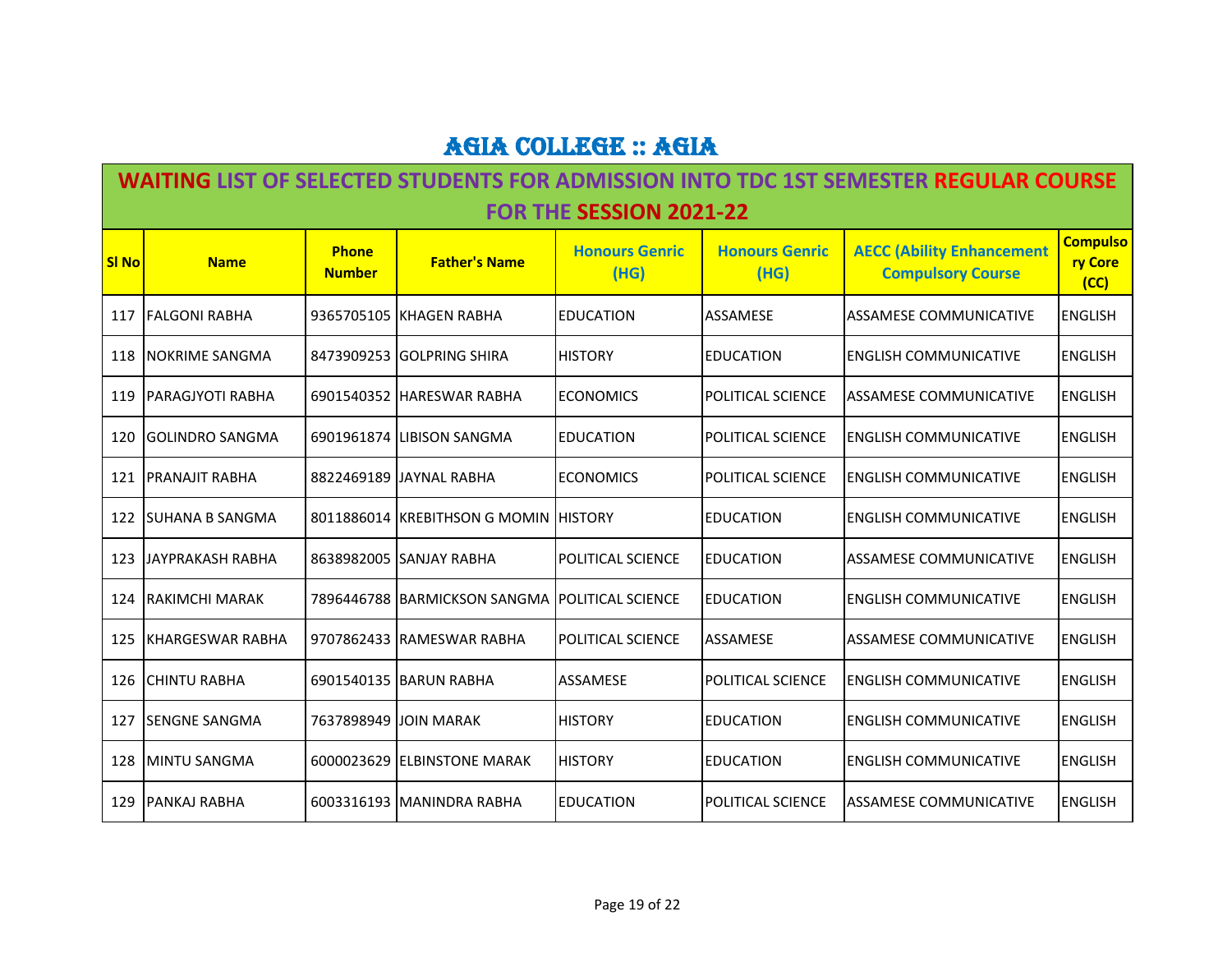| 130 | <b>IPILSRANG SANGMA</b>  |            | 7896444973 CHENANG MONIN             | <b>IEDUCATION</b>         | <b>IPOLITICAL SCIENCE</b> | <b>IENGLISH COMMUNICATIVE</b>  | IENGLISH        |
|-----|--------------------------|------------|--------------------------------------|---------------------------|---------------------------|--------------------------------|-----------------|
| 131 | <b>IDAYA SAGAR RABHA</b> |            | l 8472921925 ILAKSHYADHAR RABHA      | <b>ASSAMESE</b>           | POLITICAL SCIENCE         | IASSAMESE COMMUNICATIVE        | <b>ENGLISH</b>  |
| 132 | IKANAKLATA RABHA         |            | l 8471856272  PRANPATI RABHA         | <b>IEDUCATION</b>         | POLITICAL SCIENCE         | <b>IASSAMESE COMMUNICATIVE</b> | <b>ENGLISH</b>  |
| 133 | <b>IDUDUMONI R MARAK</b> |            | 7086206542 RIKMIN SANGMA             | <b>HISTORY</b>            | <b>EDUCATION</b>          | <b>IENGLISH COMMUNICATIVE</b>  | <b>IENGLISH</b> |
| 134 | <b>AJIBA KHATUN</b>      |            |                                      | <b>IPOLITICAL SCIENCE</b> | <b>EDUCATION</b>          | <b>IASSAMESE COMMUNICATIVE</b> | <b>ENGLISH</b>  |
| 135 | IMAKHANI RABHA           | 8011334253 | <b>IMADHU SUDHAN</b><br><b>RABHA</b> | <b>IPOLITICAL SCIENCE</b> | <b>EDUCATION</b>          | <b>IASSAMESE COMMUNICATIVE</b> | <b>ENGLISH</b>  |
| 136 | <b>IMITHU RABHA</b>      |            | 8638316924 BIMAL RABHA               | <b>ASSAMESE</b>           | <b>EDUCATION</b>          | <b>IASSAMESE COMMUNICATIVE</b> | <b>IENGLISH</b> |

Principal Agia College, Agia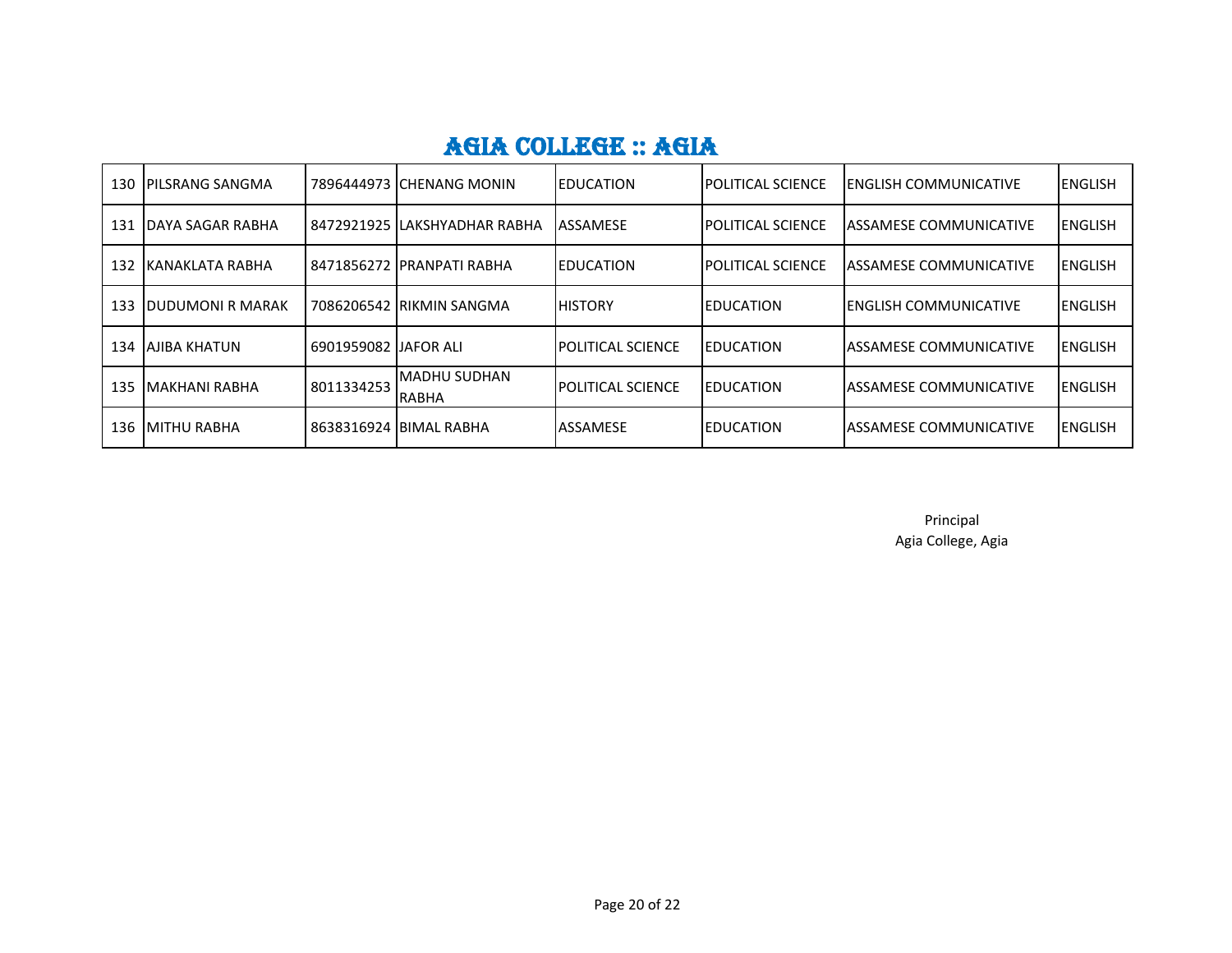#### LIST OF SELECTED STUDENTS FOR ADMISSION INTO TDC 1ST SEN **REGULAR COURSE**